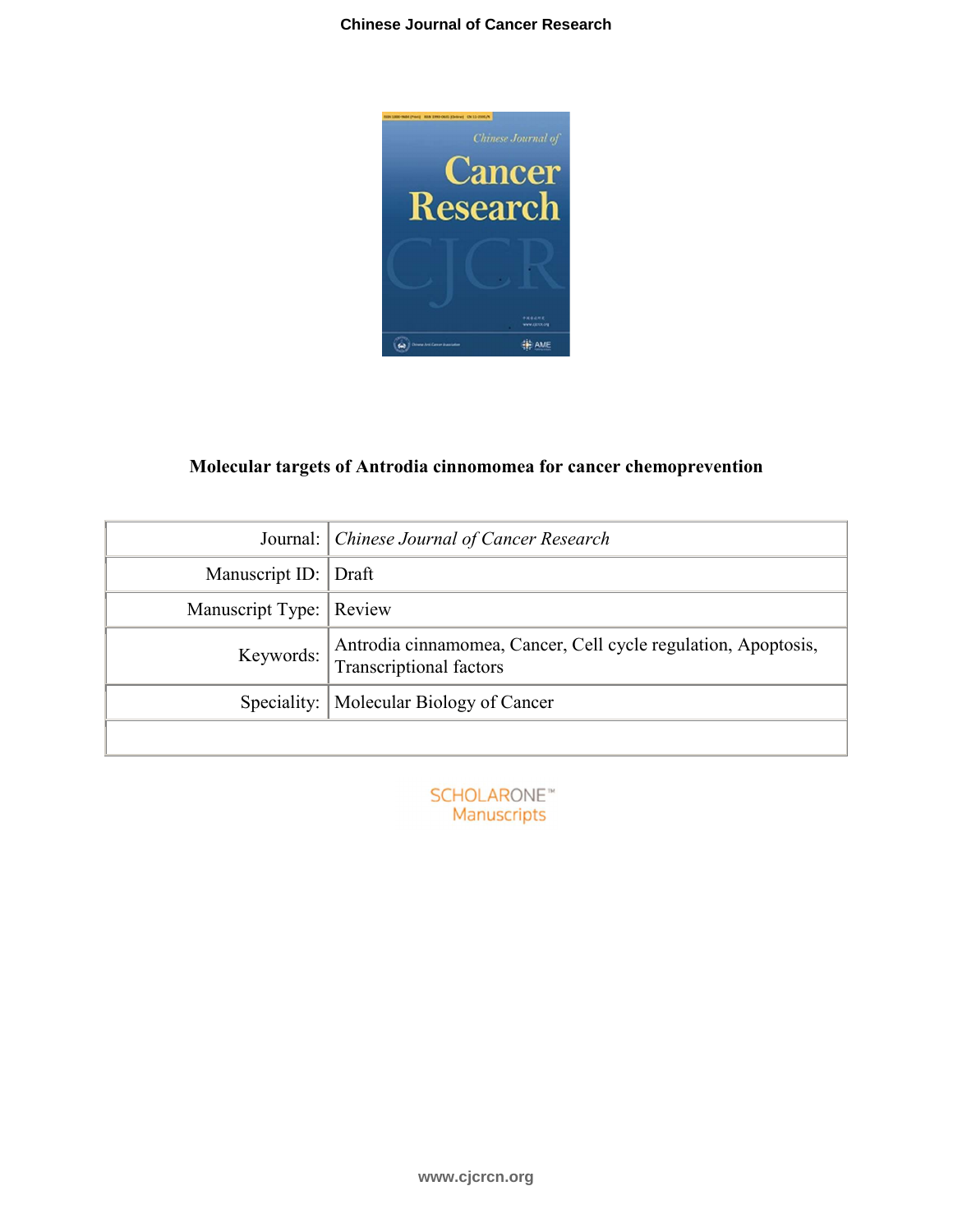49

#### **Molecular targets of Antrodia cinnomomea for cancer chemoprevention**

**Abstract:** Antrodia cinnomomea, which is the valuable medicinal fungal, has been identified as potent anti-cancer agents. Extensive in vitro and in vivo studies revealed multiple intracellular targets of Antrodia cinnamomea, which affect cell proliferation, apoptosis, angiogenesis, and invasion and metastasis. These include cell cycle regulators, cyclins, CDKs, Chk1/2, p21, p27; apoptotic and survival regulators, Bax, Bak, Bcl-2, Bcl-XL, PUMA, Akt; tumor suppressors p53 and Rb; metastatic and angiogenic factors, VEGF and matrix metalloproteinase 2/9 and transcription factors NF-κB, AP-1. There is increasing evidence that Antrodia cinnomomea exhibits immunomodulatory which may lead to cell cycle arrest or apoptosis. This review summarizes in vitro and in vivo anti-tumor mechanistic data over the past ten years available for Antrodia cinnomomea.

**Keywords:** Antrodia cinnamomea; Cancer; Cell cycle regulation; Apoptosis; Transcriptional factors

## **Introduction**

Antrodia cinnamomea, which can be used as medicinal fungal, is a bacterial parasite found on Cinnamomum kanehirai which is uniquely grown in Taiwan. It is a genus of mushrooms belonging to Polyporales in Basidiomycetes. It is highly valued in Taiwan as rich in various bioactive constituents; the mycelium and fruiting body of Antrodia cinnamomea are both edible. Antrodia cinnamomea starting to attract interest due to their abundant bioactive phytocompounds including triterpenoids, flavonoids, polysaccharides, maleic/succinic acid, benzenoids and benzoquinone derivatives. Having extremely high medicinal value, Antrodia cinnamomea has the functions of anti-cancer, liver protection, anti-inflammation, anti-virus, anti-oxidant stress, immunomodulatory, anti-hyperlipidemia and so on[1-5]. Therefore, Antrodia cinnamomea can nourish and build up the body, and support the healthy energy.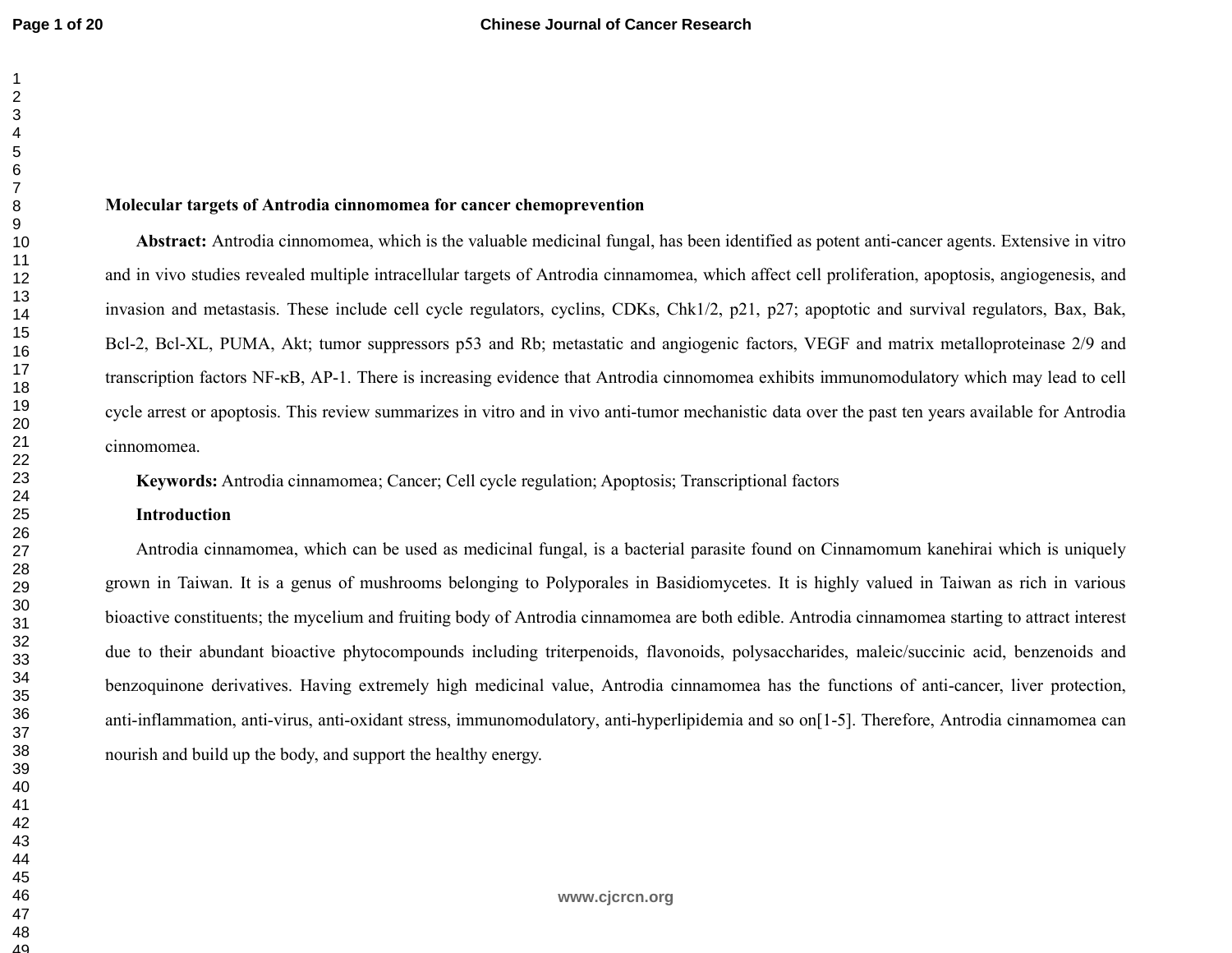In China alone, almost 1 new case of invasive cancer was estimated to occur in 2012 in every 6 minutes (Chinese Cancer Registry Annual Reports, 2012). Comparative and alternative medicine (CAM) agents are among the most promising chemopreventive and treatment options for the management of cancer. Many chemopreventive agents possess the characteristics including inhibiting the neoplastic cells proliferation and promoting their apoptosis through targeting multiple biochemical and biophysical molecular targets and signaling pathways during tumor development [6, 7]. Antrodia cinnamomea is one of the ideal agents, because of its capacity to affect many signaling molecules during the cancer cell survival and tumor growth and low toxicity. The tumor cell microenvironment plays a key role for the survival of cancer cells through inhibiting tumor cells proliferation effects of neighboring normal cells and resisting apoptosis and cell cycle arrest signal, and then promoting tumor cell tissue invasion and metastasis. Many molecules and signaling pathways are involved in tumor development, and dysregulation of them promote the tumorigenesis. These molecules are as follows, the mutation or overexpression of cell cycle regulators Cdks, cyclins, Chk1/2, p21, p27; mutation or overexpression of apoptotic or survival regulators Bax, Bak, Bcl-2, Bcl-XL, PUMA, Akt; mutation or overexpression of metastatic and angiogenic factors VEGF, matrix metallproteinase 2/9; mutation or deletion of tumor suppressor p53, Rb, and PTEN; overexpression of the transcription factors AP-1 and NF-κB; dominant activation of oncogene Ras. Plenty of papers showed that Antrodia cinnamomea regulates many of the cancer molecules and signaling pathways mentioned here, which suppress tumor cell proliferation and promoting apoptosis, inhibiting tissue invasion and metastasis, inhibiting angiogenesis, promoting immunomodulatory, and even plays potentiation effects of chemotherapy and radiotherapy. Till the dates there are more than 400 scientific publications that revealed the therapeutical outcomes of Antrodia cinnamomea and its derived pure compounds. Among them, extensive studies have veried the cancer-preventing properties of Antrodia cinnamomea in various models of human cancer cell lines (Table 1). The present review is focusing on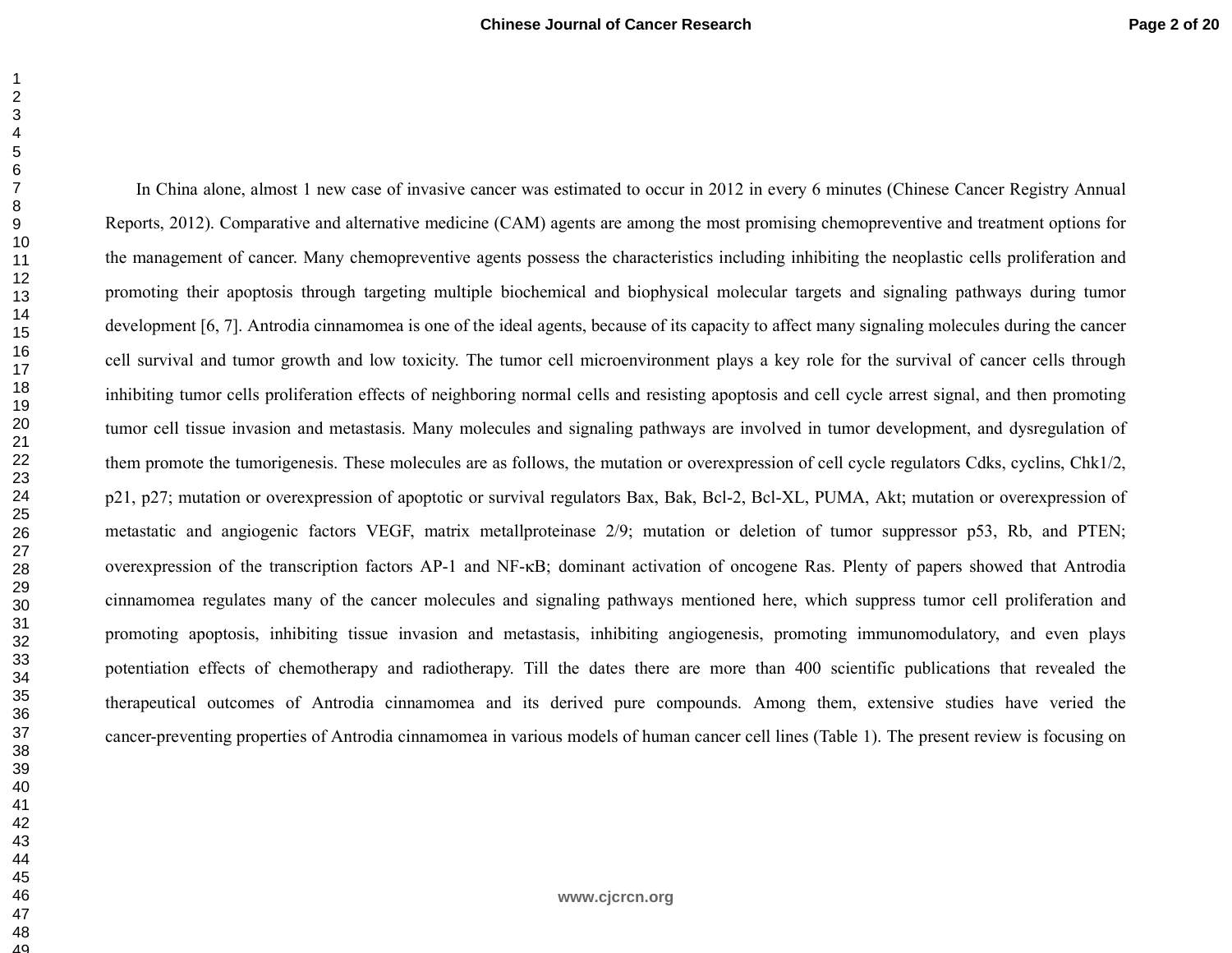recently published works on multiple molecular pathways, mechanisms, and clinical trials of Antrodia cinnamomea *in vitro* and *in vivo*. We believe that the outcome of this review will be a potential step forward in understanding the role of Antrodia cinnamomea in cancer management. Figure 1 illustrating the molecular targets modulated by Antrodia cinnamomea.

Table 1. Multiple molecular targets of Antrodia cinnamomea and its pure compounds against various tumor cells and their mechanism

| Agents                       | Mechanism                              | Molecular targets                   | Reference            |
|------------------------------|----------------------------------------|-------------------------------------|----------------------|
| Polysaccharides              | Inhibit tummorigenesis                 | Cytokines activity                  | Liu et al.2004[8]    |
| Antrodia cinnamomea extracts | Induce apoptosis                       | Caspase activity                    | Hseu et al.2004[9]   |
| Antrodia cinnamomea extracts | Induce apoptosis                       | Fas activity                        | Song et al.2005[10]  |
| Antrodia cinnamomea extracts | Induce apoptosis                       | Caspase activity                    | Song et al. 2005[11] |
| Polysaccharides              | Inhibit angiogenesis                   | <b>VEGF</b>                         | Chen et al.2005[12]  |
| Polysaccharides              | Inhibit angiogenesis                   | <b>VEGF</b>                         | Cheng et al.2005[13] |
| Antrodia cinnamomea extracts | Induce apoptosis                       | Caspase activity                    | Hsu et al.2005[14]   |
| Antrodia cinnamomea extracts | Immunomodulation                       | Cytokines activity                  | Meng et al. 2005[15] |
| Antrodia cinnamomea extracts | Induce apoptosis                       | Caspase activity                    | Wu et al.2006[16]    |
| Antrodia cinnamomea extracts | Induce apoptosis                       | Calpain/Bid/Bax, Ca2+/mitochondrial | Kuo et al.2006[17]   |
| Antrodia cinnamomea extracts | Inhibit proliferation                  | Cell cycle regulatory proteins      | Peng et al.2006[18]  |
| Antrodia cinnamomea extracts | Induce apoptosis                       | Caspase activity                    | Yang et al.2006[19]  |
| Antrodia cinnamomea extracts | Inhibit proliferation and inflammation | Cytokines activity                  | Rao et al.2007[20]   |
| Antrodia cinnamomea extracts | Induce apoptosis                       | Caspase activity                    | Hseu et al.2007[21]  |
| Antrodia cinnamomea extracts | Inhibit proliferation                  | Cell cycle regulatory proteins      | Chen et al.2007[22]  |
| Antrodia cinnamomea extracts | Induce senescence                      | Cell cycle regulatory proteins      | Peng et al.2007[23]  |
| Antrodia cinnamomea extracts | Inhibit metastasis                     | $NF - \kappa B$                     | Hsu et al.2007[24]   |
| Antrodia cinnamomea extracts | Induce apoptosis                       | Ca <sub>2</sub> + and MAPK activity | Ho et al.2008[25]    |
| Antrodia cinnamomea extracts | Inhibit tumorigenesis                  | Cox-2 and MDR1 activity             | Chang et al.2008[26] |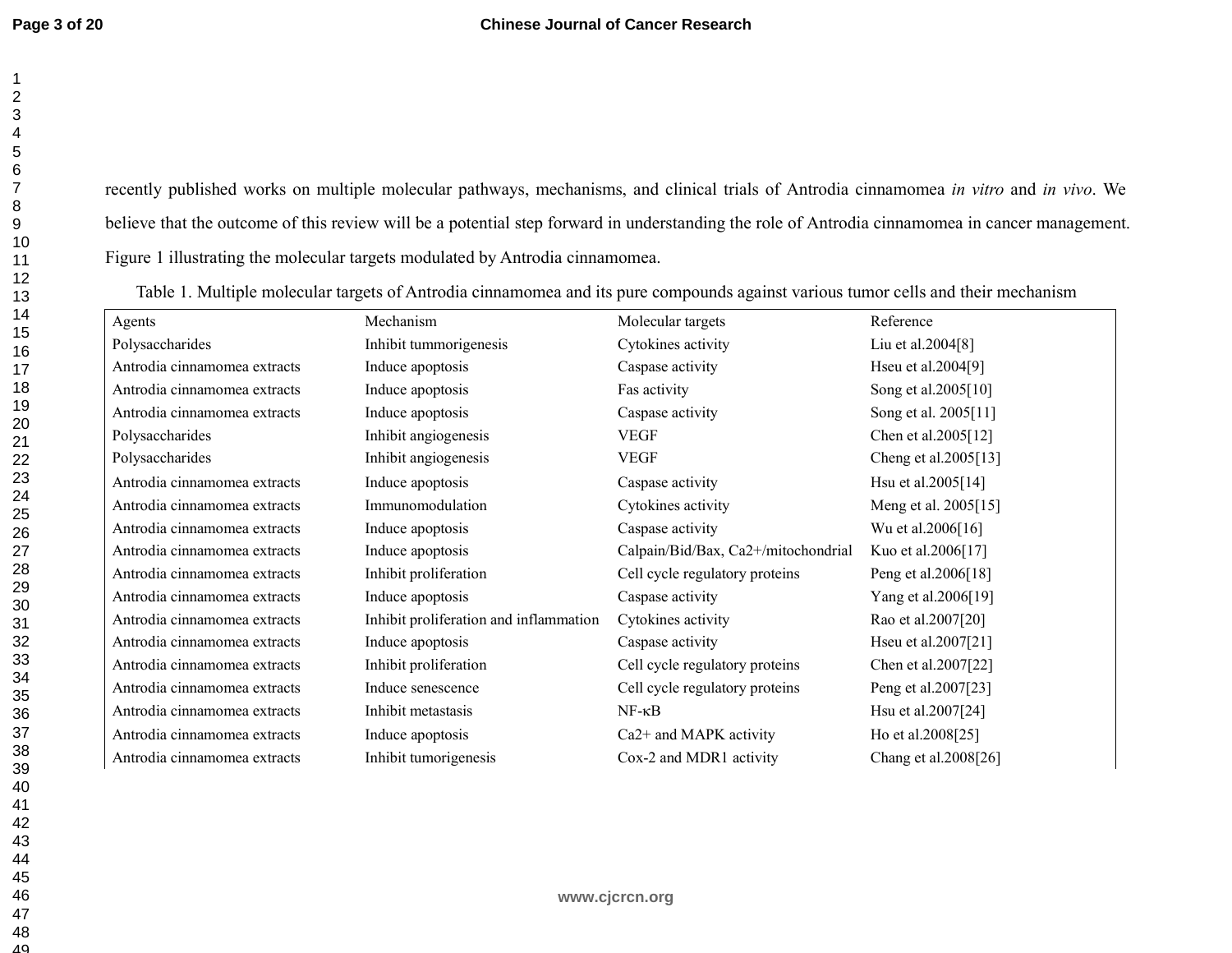Antrodia cinnamomea extracts Inhibit proliferation Cell cycle regulatory proteins Hseu et al.2008[27] Antrodia cinnamomea extracts Immunomodulation Cytokines activity Lu et al.2009[28] Antrodia cinnamomea extracts Immunomodulation Cytokines activity Chen et al.2008[29] Antrodia cinnamomea extracts Induce apoptosis Ca2+ and MAPK activity Huang et al.2009[30] Triterpenoids a Theorem Induce apoptosis Caspase activity The Set of the et al.2009[31] Antrodia cinnamomea extracts Inhibit tumorigenesis Cox-2 and MDR1 activity Li et al.2009[32] Antrodia cinnamomea extracts Immunomodulation HER-2/neu activity Huang et al.2010[33] Antrodia cinnamomea extracts Immunomodulation Cytokines activity Lin et al.2010[34] Methylantcinate A Induce apoptosis Caspase activity Hseih et al.2010[35] Methylantcinate A Induce apoptosis Caspase activity Tai et al. 2010[36] Antroquinonol Inhibit tummorigenesis AMPK, mTOR activity Chiang et al.2010[37] 4-Acetylantroquinonol B Inhibit tummorigenesis Cytotoxic effect Lin et al.2010[38] Antrodia cinnamomea extracts Induce apoptosis Various pathways Chan et al.2010[39] Antrodia cinnamomea extracts Inhibit metastasis MAPK Yang et al.2011[40] Antrodia cinnamomea extracts Immunomodulation Cytokines activity Chang et al.2011[41] Antroquinonol Cell cycle arrest mTOR activity Kumar et al.2011[42] Antrocin Inhibit metastasis Akt/mTOR activity Rao et al.2011[43] 4-Acetylantroquinonol B Cell cycle arrest p53, p21 and p27 Lin et al. 2011[44] SY-1 Inhibit proliferation Cell cycle regulatory proteins Lien et al.2011[45] Antrodia cinnamomea extracts Inhibit tumorigenesis Various pathways Chiou et al.2011[46] Antrodia cinnamomea extracts Induce apoptosis Cytotoxic effect Liu et al.2011[47] Antrodia cinnamomea extracts Inhibit tumorigenesis Cytotoxic effect Chen et al.2011[48] Antcin B Induce apoptosis Caspase activity Hsieh et al.2011[49] Antcin C Induce apoptosis Caspase activity, Nrf2/ARE Gokila Vani et al.2011[50] Antroquinonol Inhibit tumorigenesis various pathways  $Yu$  et al.2012[51] SY-1 Inhibit apoptosis p53-mediated p27/Kip1 Tu et al. 2012[52]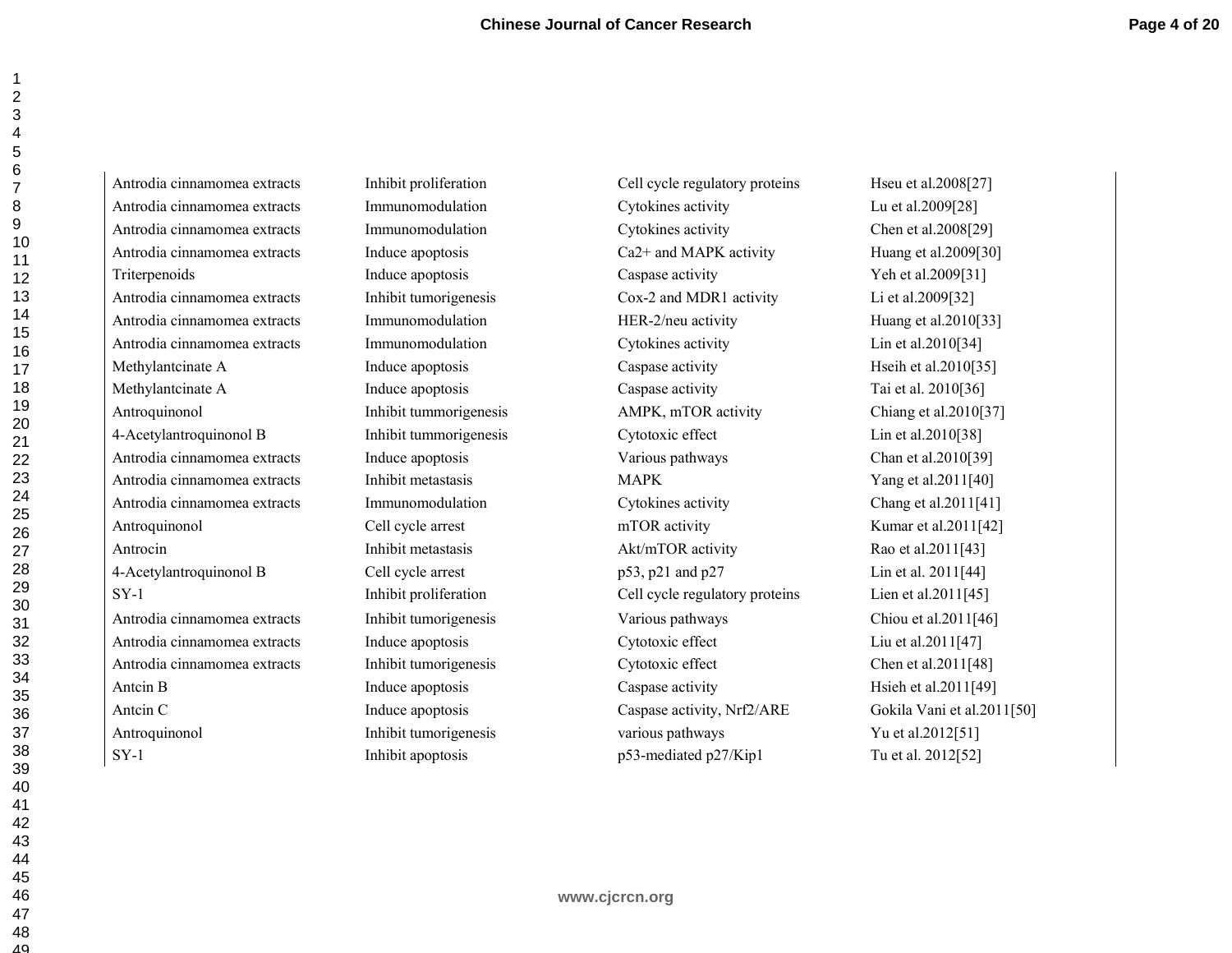| Eburicoic Acid                                                    | Induce atuophage                                       | Various pathways                                             | Su et al.2012[53]    |
|-------------------------------------------------------------------|--------------------------------------------------------|--------------------------------------------------------------|----------------------|
| triterpenoids                                                     | Inhibit proliferation                                  | Cytotoxic effect                                             | Du et al.2012[54]    |
| $SY-1$                                                            | Inhibit tummorigenesis                                 | Cytokines activity                                           | Wei et al.2012[55]   |
| Methylantcinate A                                                 | Inhibit cancer stem cell activity                      | NF-kappaB, p53                                               | Peng et al.2013[56]  |
| Antrodia cinnamomea extracts                                      | Inhibit proliferation and cancer stem<br>cell activity | Various pathways                                             | Liu et al.2013[57]   |
| Antrodia cinnamomea extracts                                      | Inhibit proliferation and migration                    | Cell<br>cycle<br>regulatory<br>proteins,<br>MMP-9            | Liu et al.2013[58]   |
| Antrodia cinnamomea extracts                                      | Inhibit tumorigenesis                                  | Cytotoxic effect                                             | Yang et al.2013[59]  |
| YMGKI-1                                                           | Inhibit tumorigenesis and cancer stem<br>cell activity | Cytokines activity                                           | Chang et al.2013[60] |
| Antrocin                                                          | Inhibit tumorigenesis                                  | JAK2/STAT3, caspase activity                                 | Yeh et al.2013[61]   |
| Antrodia cinnamomea extracts                                      | Induce tumotogenesis                                   | Various pathways                                             | Chen et al.2013[62]  |
| Antrodia cinnamomea extracts                                      | Inhibit tumorigenesis                                  | $\beta$ -catenin,<br>cell<br>cycle<br>regulatory<br>proteins | Park et al.2013[63]  |
| Antrodia cinnamomea extracts                                      | Induce apoptosis                                       | Caspase activity                                             | Yang et al.2013[59]  |
| Antrodia cinnamomea extracts                                      | Induce apoptosis                                       | Multiple proteins and the miRNA<br>system                    | Chen et al.2013[64]  |
| <b>CARI III</b>                                                   | Inhibit proliferation                                  | Cell cycle regulatory proteins                               | Park et al.2014[65]  |
| Antroquinonol                                                     | Inhibit tumorigenesis                                  | DNA demethylation, multiple tumor<br>suppressor genes        | Wang et al.2014[66]  |
| Antrodia cinnamomea extracts                                      | Inhibit proliferation                                  | Cell cycle regulatory proteins                               | Yang et al.2014[67]  |
| Antroquinonol                                                     | Induce apoptosis                                       | Ras, Rho                                                     | Ho et al. 2014[68]   |
| Triterpenoids,<br>polysaccharides<br>and<br>$1,3-\beta-D$ -glucan | Inhibit tumorigenesis                                  | Caspase activity                                             | Lee et al.2014[69]   |
| Coenzyme Q0                                                       | Inhibit tumorigenesis                                  | ROS-mediated apoptosis                                       | Chung et al.2014[70] |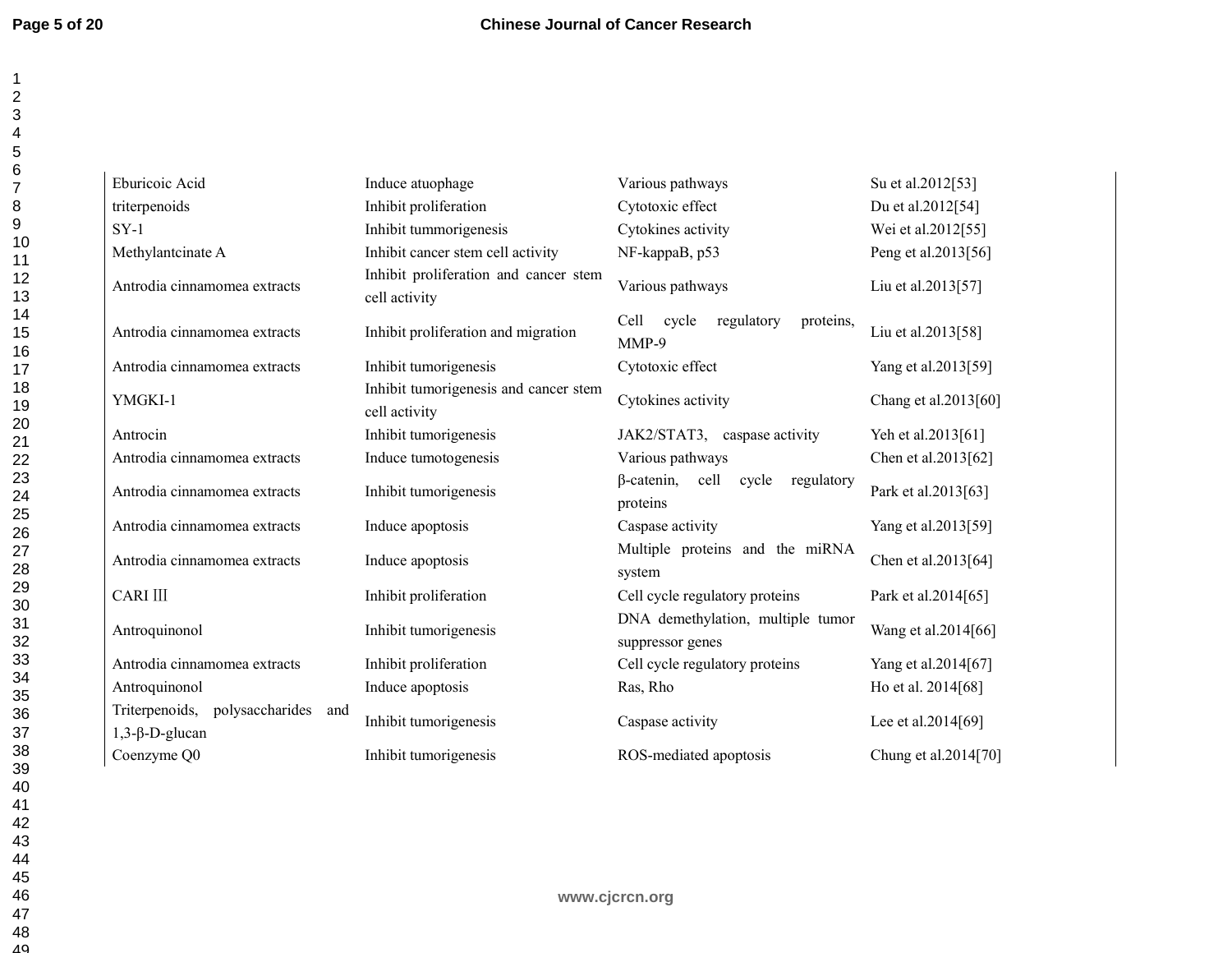4-Acetylantroquinonol B Inhibit tumorigenesis mTOR, VEGF, Rho GTPases Chang et al.2014[71]

# **1 Antrodia cinnamomea potentiates chemotherapy effects**

The use of multiple drugs in cancer therapy increases the efficacy of the potential therapeutic effects. Antrodia cinnamomea potentiates several cancer cell lines to chemotherapy in vitro and in vivo. The solid-state extracts of Antrodia cinnamomea, when combined with anti-tumor agents showed adjuvant anti-proliferative effects on C3A and PLC/PRF/5 liver cancer cells and xenografted cells in tumor-implanted nude mice, extending their median survival days. The inhibition effect was elucidated to be through intervention of MDR gene expression and COX-2-dependent inhibition of p-AKT [26]. In the human RPMI7951 and MG63 cancer cell lines, the solid-state extracts of Antrodia cinnamomea pretreatment followed by amphotericin B (AmB) treatment effectively inhibited cell growth through triggering G2/M arrest and significant apoptosis and increasing level of p21(Cip1/Waf1) and pro-apoptotic protein Bax and reducing level of anti-apoptotic protein Bcl-2[62].

# **2 Antrodia cinnamomea inhibits tumor cell proliferation**

Cell cycle kinase activities are always upregulated in human cancers due to the overexpression of cyclins and CDKs, or inactivation of the CDK inhibitors. In human cancers, deregulation of the cyclinD1-Rb axis is common, as accumulation of cyclin-D1 is found in tumors such as hepatocellular carcinoma, breast cancer, skin cancer, and lung cancer, and affecting the cell cycle regulation becomes one of the extensive studied targets [72]. Methanol extracts of mycelia (MEM) of Antrodia cinnamomea can arrest cell cycle in G0/G1 phase in human HepG2 liver cancer cell [10, 11]. 4-Acetylantroquinonol B isolated from Antrodia cinnamomea can inhibit proliferation of human HepG2 liver cancer cell line through increasing the proportion of G1 phase cells in cell cycle, decreasing the proportion of S phase, reducing CDK2 and CDK4 expression, and elevating CDK inhibitor p53, p21 and p27 protein expression [38, 44].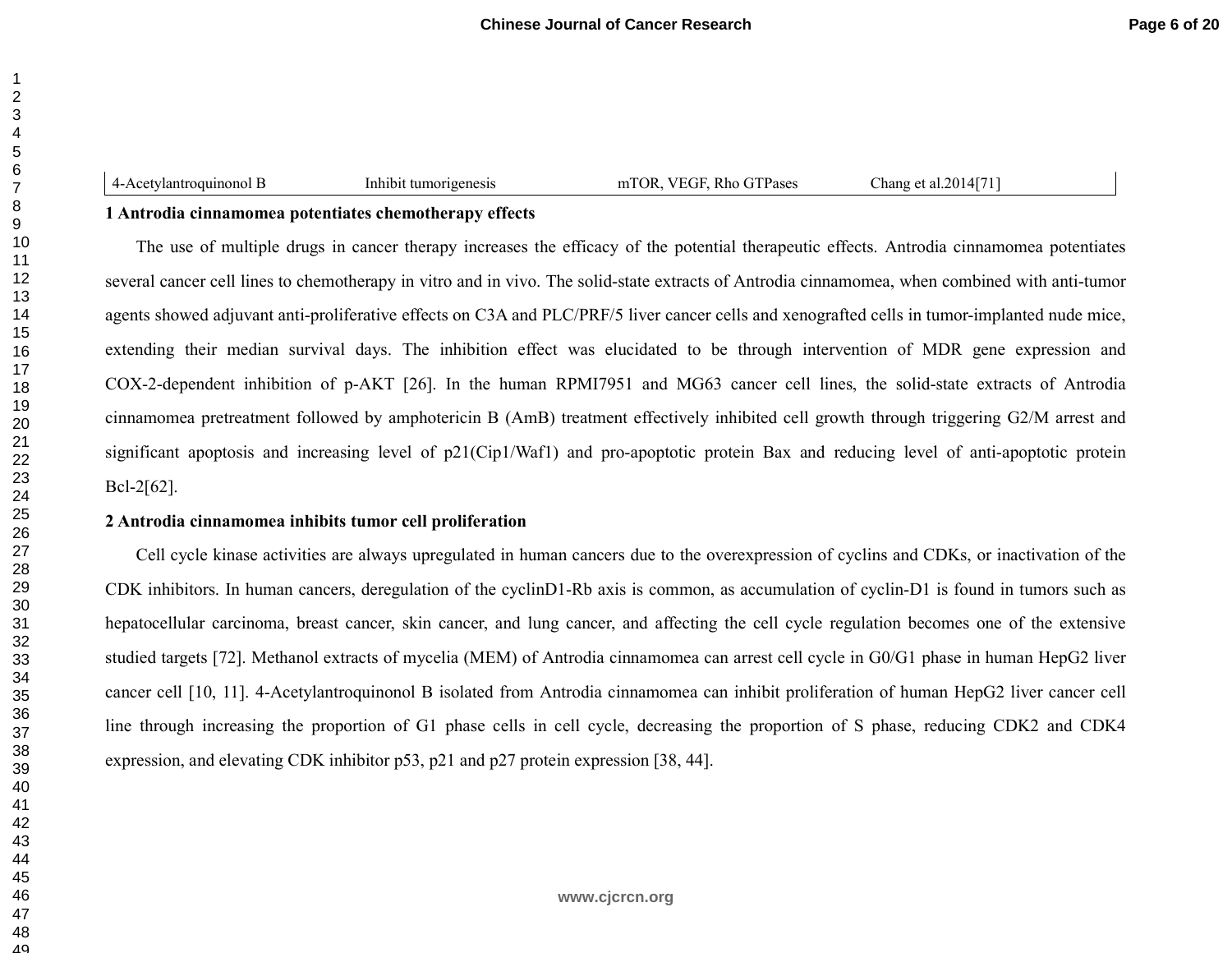4849

#### **3 Antrodia cinnamomea induces tumor cell apoptosis**

Apoptosis, also known as programmed cell death, is a complex process that includes cell shrinkage, blebbing, nuclear fragmentation, chromatin condensation, chromosoma DNA fragmentation and death. To pharmaceuticals, cell death is an ideal mode, and many cytotoxic chemotherapeutic agents are designed to induce cell apoptosis [73]. Apoptosis mainly occurs in two ways at the molecular level, one is the extrinsic death receptor (DR)-mediated pathway, and the other is the intrinsic mitochondria-mediated pathway [3, 5]. In HL60 cells, the extract of Antrodia cinnamomea and fermented culture broth could trigger apoptosis through upregulating histone hypoacetylation, histone deacetyltransferase 1, and downregulating histone acetyltransferase activities in a dose- and time-dependent manner [28, 67]. Antrodia cinnamomea-induced HL60 cell apoptosis also showed chromatin condensation, internucleosomal DNA fragmentation as well as the release of cytochrome c, activation of caspase-3, specific PARP and Bcl-2 decrease and Bax increase [9]. In human HepG2 liver cancer cells, MEM induced the protein expression of caspase-3, caspase-8 and caspase-9 to 5.3, 6.7 and 2.2 times respectively [11]. The ethylacetate extract of Antrodia cinnamomea (EAC) fruiting bodies induced the apoptosis through increasing the level of Ca2+ in the cytoplasm and activating calpain and caspase-12, initiating the mitochondrial apoptotic pathway by regulation of Bcl-2 expression, release of cytochrome c, and activation of caspase-9, amplifying the interaction of Bid and Bax and Ca2+ translocation in human Hep3B liver cancer cells [17]. The extract compounds antcin A, antcin C and methy antcinate A (MAA) of Antrodia cinnamomea triggered mitochondrial apoptotic pathway through the activation of ROS-dependent Cofilin- and Bax-protein on Huh7, HepG2 and Hep3B liver cancer cells [35]. The triterpenoids methylantcinate B (MAB), antcin B and antcin C induced human HepG2 liver cancer cell cells apoptosis through caspase cascades, mitochondrial disruption, Bax and Bcl-2 expression and NADPH oxidase-provoked oxidative stress [49, 50]. In COLO 205 and HT-29 cells, SY-1 derivative and triterpenes have the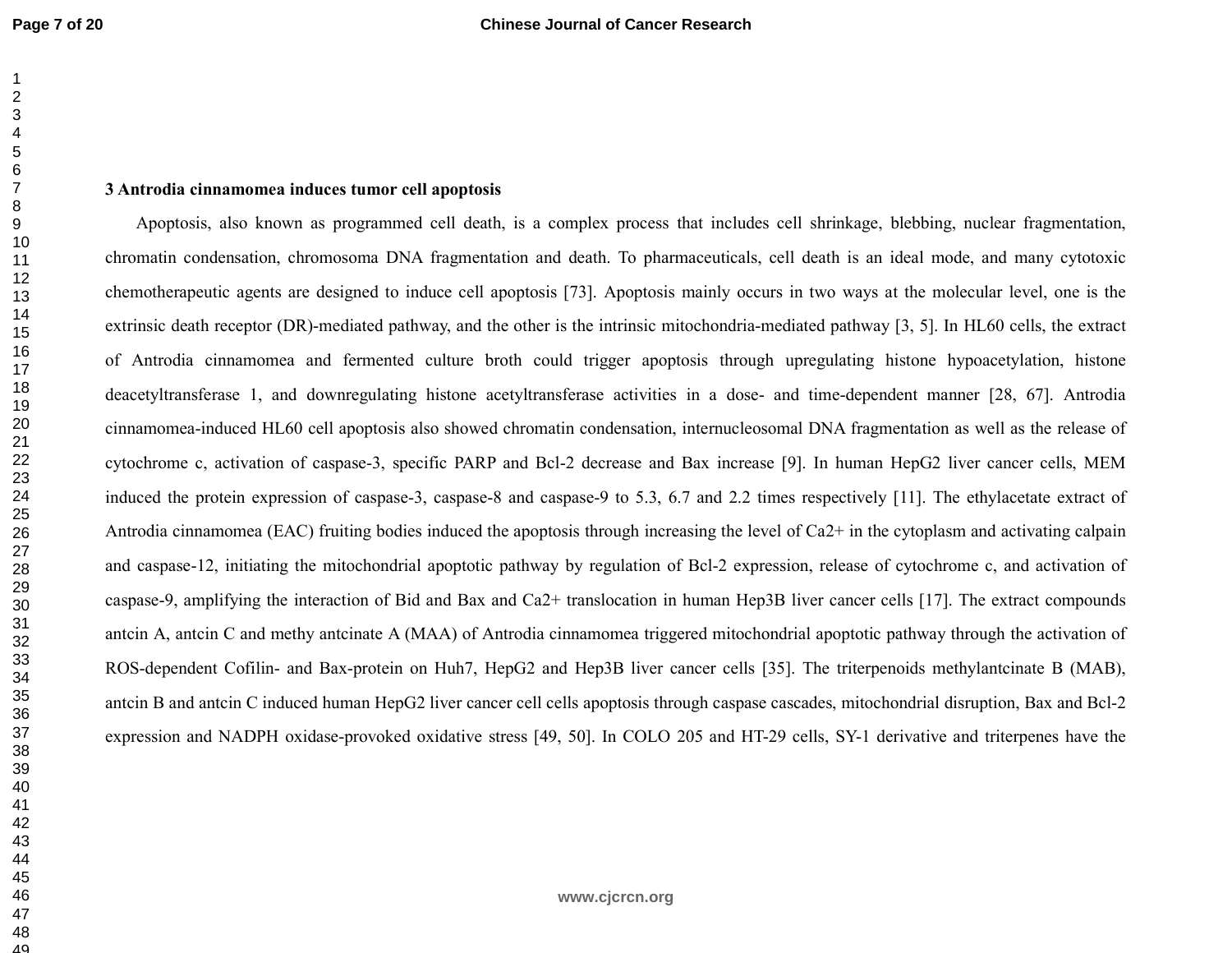ability to trigger apoptosis by activating caspase-3, -8, -9, Bax, Bcl-2; increasing the levels of p53, p21 and p27; and inducing apoptosis-associated protein poly-(ADP-ribose) polymerase (PARP) cleavage [31, 45, 48].

#### **4 Antrodia cinnamomea inhibits tumor invasion /metastasis**

Tumor metastasis is the fact of malignant tumor cells, by way of the lymphatic channel, blood vessels or body cavities, reaching other parts from the primary site and continuing to grow. Enhancing mobility and invasiveness are the two different abilities of cancer cells needed for tumor cell migration. Cadherins and many lysosomal enzymes such as matrix metalloproteinases (MMPs) and urokinase plasminogen activator (uPA) play an important role in tumor invasion and migration [74, 75]. In human MDA-MMB-231 breast cancer cells, the extract of Antrodia cinnamomea suppressed the invasion and migration through inhibition of MMP-9 and uPA activities; the protein content of metastasis-associated proteins including MMP-2, MMP-9, uPA, uPAR, and VEGF were also decreased after Antrodia cinnamomea treatment [40]. EAC showed anti-invasive effect in the human PLC/PRF/5 liver cancer cells and in the nude mice model. Mechanistic studies showed that the inhibition of tumor cell invasion was through decreasing either the level or activity of VEGF, matrix metalloproteinases (MMP-2, MMP-9 and MT1-MMP), and increasing the expression of tissue inhibitors of metalloproteinase (TIMP-1 and TIMP-2) [24]. 4-Acetylantroquinonol B displayed prominent anti-metastatic effects in xenografted human HuH7 liver cancer cells and lung metastasis models through decreasing the production of VEGF and inhibited the activation of GTPase through Rho and Rac1, one of the signaling cascades activated by VEGF, in a concentration-dependent manner [71].

#### **5 Antrodia cinnamomea regulates tumor angiogenesis**

Angiogenesis is a complex process including activation, invasion and migration, morphological alternation, amplification and the formation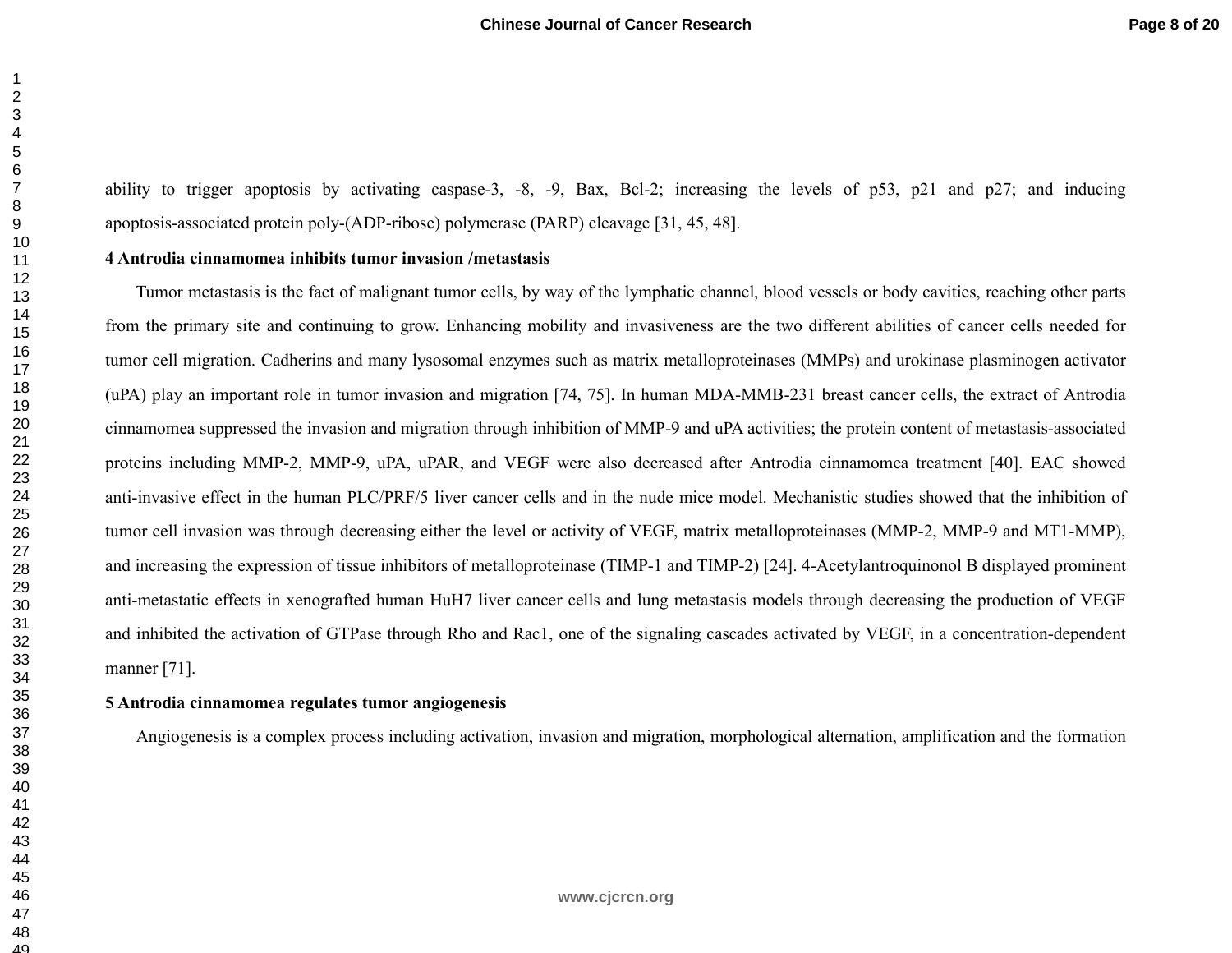49

of new blood vessels from pre-existing ones. Angiogenesis is controlled stringently by a relative balance of angiogenic stimulators and inhibitors, two counteracting factors in normal situation as placentation and would healing [76-78]. Many molecules are angiogenic stimulators, such as angiopoietins, the platelet-derived growth factor (PDGF), the vascular endothelial growth factor (VEGF), the fibroblast growth factor (FGF), the transforming growth factor-beta (TGF-β), and the hepatocyte growth factor (HGF). Angiogenic inhibitors are anti-angiogenic factors like Endostain, Thrombospondin-1/2, Angiostain, Osteopontin, Tissue inhibitors of the metalloproteinase, Platelet-associated platelet factor-4 and Interleukin-12. Many anti-angiogenic drugs including macugen (pegaptanib), lucentis (ranibizumab), and avastin (bevacizumab), have been marketed for cancer treatment, and many other are under investigation. The growth, progression and metastasis of a tumor are always dependent with angiogenesis, especially sprouting angiogenesis [79]. During tumor progression, every cancer cell needs continuous nutrient supply and a way for escaping from the primary site. The development of neovessel can fulfill their needs. Inhibiting the angiogenic process or targeting existing tumor vessels can be used to treat of tumors as an alternative or in parallel with conventional chemotherapy. Different from conventional chemotherapy, anti-angiogenic therapy suppresses cancer indirectly through depriving the nutrients and oxygen of cells. Moreover, overproduction of pro-angiogenic molecules and/or decreasing production of anti-angiogenic molecules leads to abnormalities both in tumor microenvironment and tumor vessels. These factors may interfere with the therapeutic drugs delivery, maintaining tumor cells resistant to both chemotherapy and radiotherapy, induce genetic stability and select for malignant cells which show increased metastatic potential and compromise the immune cells cytotoxic functions [80, 81]. In the endothelial cells and in the tumor cells, anti-angiogenic effect of Antrodia cinnamomea extracts was regulated through suppression VEGF and VEGFR signaling, the binding of VEGF with VEGFR2, VEGFR2 phosphorylation, and VEGF-induced cyclin D1 expression in a dose-dependent manner [12, 13]. The inhibitory effect on angiogenesis were also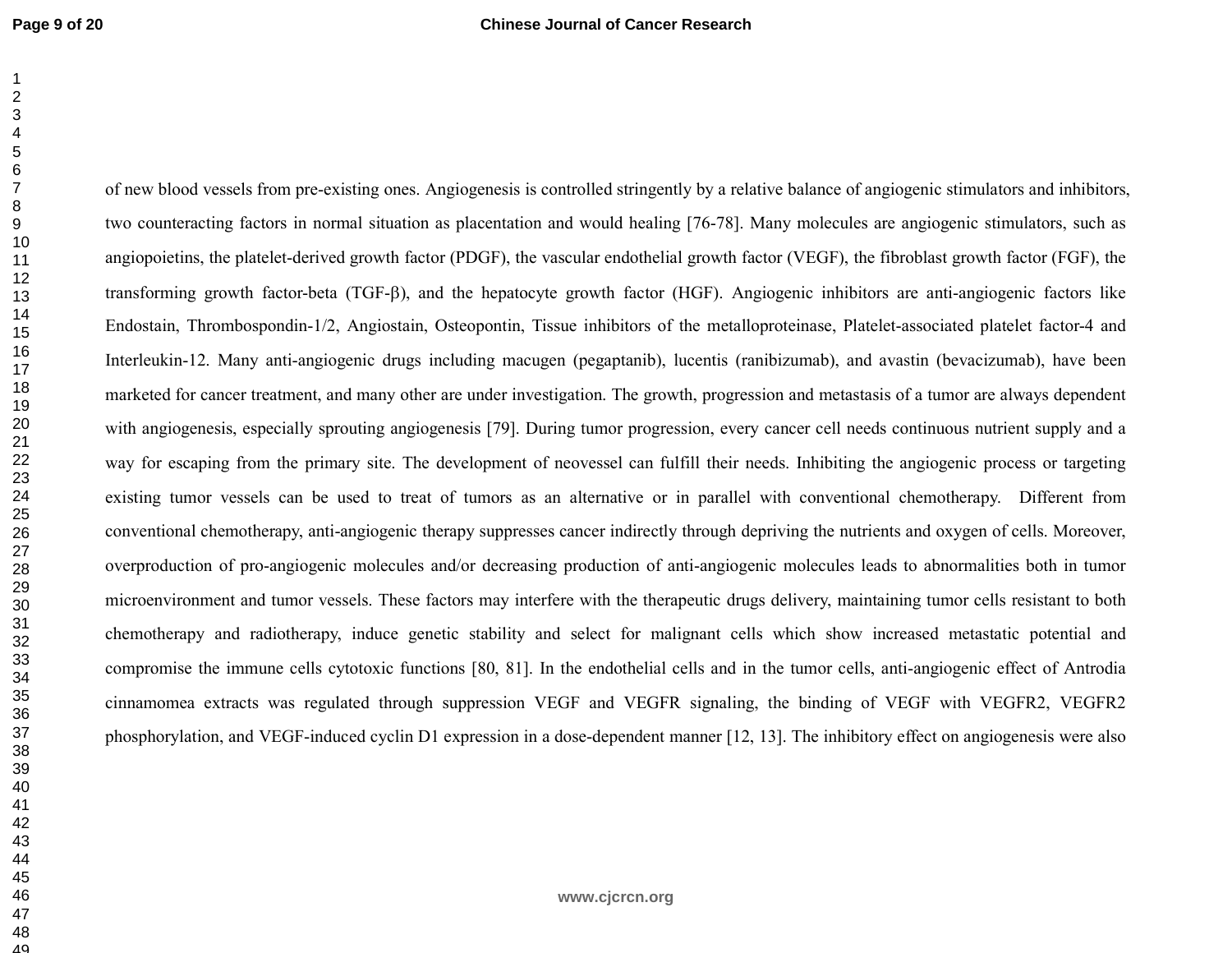studied from the human PLC/PRF/5 and C3A, HA22T/VGH liver cancer cells after treating with extracts of Antrodia cinnamomea, the tumor growth was significantly inhibited and the characteristics of cancer stem cells of EA.hy926 and SVEC4-10 were also inhibited, the biomolecular activity pathway was found to suppress VEGF secretion and down-regulate HIF-1 $\alpha$  level [24, 57].

#### **6 Antrodia cinnamomea inhibits transcriptional factors signaling pathway**

Nuclear factor-kappaB (NF-κB) is a ubiquitously expressed transcriptional factor, which composes of different family members and regulates more than 500 genes expression involved in inflammatory responses, proliferation, survival, migration, angiogenesis, metastasis and cellular transformation. In addition, NF-κB plays important roles during the development of certain hemopoietic cells, keratinocytes, and lymphoid organ structures. Moreover, NF-κB family members have been implicated in neoplastic progression and the formation of neuronal synapses. A variety of molecules can activate NF-κB through canonical and noncanonical pathways. Canonical pathway involves many steps which including the phosphorylation and degration of the inhibitor of NF-κB (IκBα). IκBα leads to p50-p65 subunit of NF-κB translocation into the nucleus and further p65 phosphorylation, acetylation, methylation, DNA binding and transcription. The agents that can inhibit phosphatases, proteasomes, protein kinases, unbiquitination, acetylation, methylation and DNA binding can be used as inhibitors of NF-κB signaling [82]. The fermented culture broth extracts of Antrodia cinnamomea inhibit invasive behavior of MDA-MB-231 breast cancer cells through the suppression of NF-κB binding and activation in a dose-dependent manner [40]. In the human PLC/PRF/5 liver cancer cell, EAC inhibited constitutively activated and inducible NF-κB in both its DNA-binding activity and transcriptional activity; EAC also inhibited the TNF-α-activated NF-κB-dependent reporter gene expression of VEGF and MMP-9 [24].

Activated protein-1 (AP-1) is another transcription factor that regulates the expression of several genes involved in cell differentiation,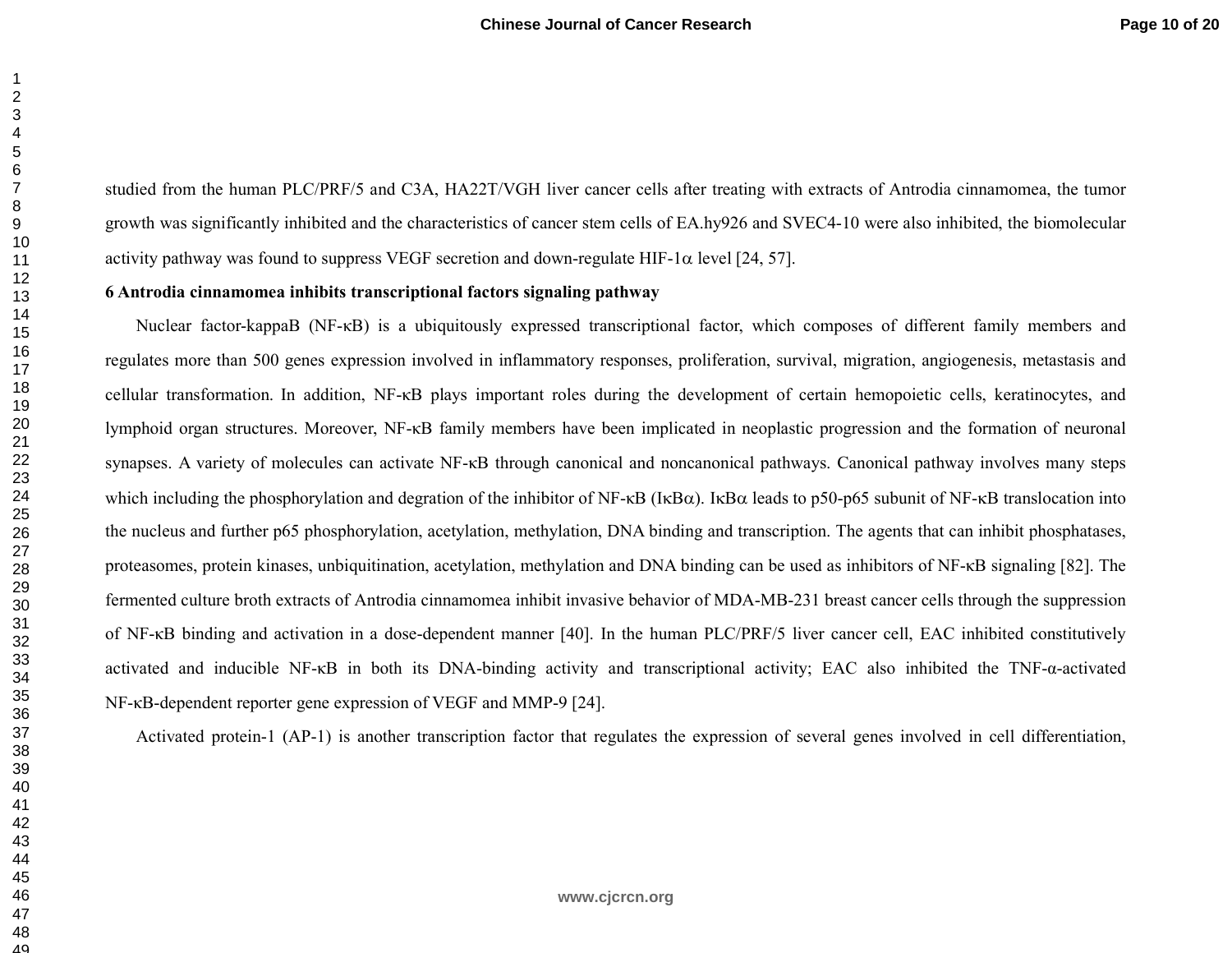transformation, survival and proliferation. Functional activation of the AP-1 transcription complex is implicated in tumor promotion as well as malignant transformation. This complex consists of either homo or heterodimers of the members of the Jun(c-Jun, JunB, JunD) and Fos(c-Fos, FosB, Fra1 and Fra2) family of proteins. c-Jun is the most potent transcriptional activator in its group, whose transcriptional activity is attenuated and sometimes antagonized by JunB. The Fos proteins, which cannot homodimerize, form stable heterodimers with Jun proteins and thereby enhance their DNA binding activity. Several stimulis like serum and growth factors potently induce AP-1 through phosphorylation of the extracellular-signal-regulated kinase (ERK) subgroup of MAPKs, whose members translocate to the nucleus and phosphorylate, and thereby potentiate, the transcriptional activity of ternary complex factors (TCFs) that bind to fos promoters [83]. Similar with NF-κB, AP-1/MAPK inhibitory activity of Antrodia cinnamomea was observed in various cancers and activated cell lines as summarized in previous review papers [1-5]. However, the inhibitory effect of Antrodia cinnmomea on AP-1transcriptional activation is still yet to be understood.

#### **7 Antrodia cinnamomea regulates immunomodualoty**

Another mechanism of action of the anti-cancer effects of Antrodia cinnamomea is adjustment of the body's immune response. Anti-tumor effects using various extracts of Antrodia cinnamomea and immunomodulation of RAW 264.7 macrophages were observed through increasing mRNA expression of TNF-α and IL-βof the macrophages in human hepatoma cancer cells [15, 41]. Oral administration of Antrodia cinnamomea fruiting bodies significantly increased the life span of ATCC BNL IMEA.7R.1 hepatoma-bearing mice through increasing cytotoxicity against hepatoma cells, increasing serum levels of tumor-specific IgG and increasing tumor-specific proliferation with upregulating production of IFN-γ, IL-2, and TNF- $α$  [29].

#### **Conclusion**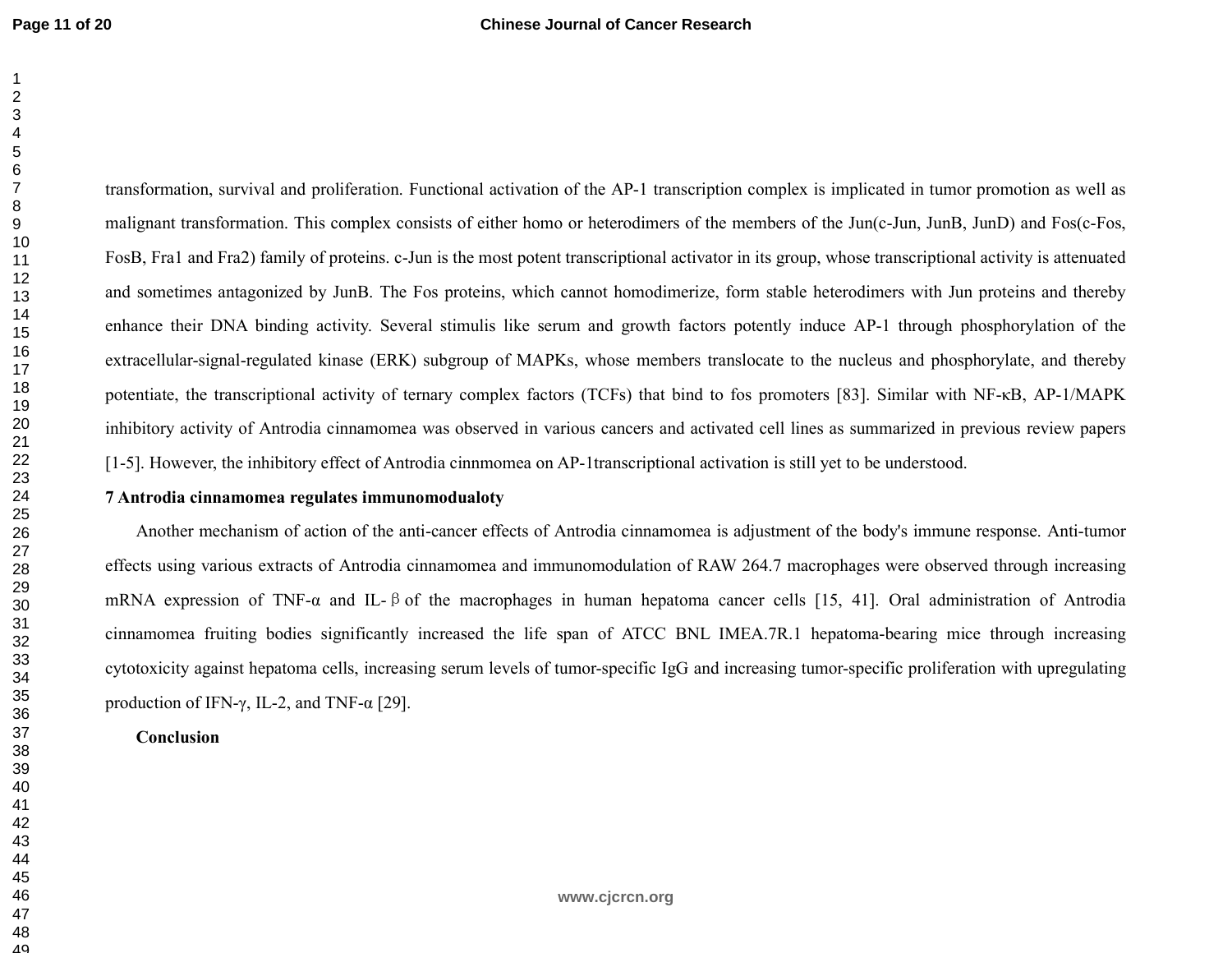49

1

As a rare medicinal fungus in Taiwan, Antrodia cinnamomea has been paid high attention for only 20 years since it is found in the 1990s. The extracts or singe active compound are widely used for the treatment of liver protection, anti-inflammation, anti-virus, immunoregulation and antioxidation. The anti-tumor activity of the extracts or single pure compound of Antrodia cinnamomea *in vitro* and in various tumor-bearing animal models has been investigated for years, and many findings showed that the extracts or single pure compound of Antrodia cinnamomea are a promising agents in anti-tumor therapy. However, clinical evidence is relatively limited as far as we know. Antroquinonol, one of the compounds of Antrodia cinnamomea are currently being investigated in early clinical phase Ⅱ trials, but the anti-tumor effect and mechanism ofthe extracts and single pure compound of Antrodia cinnamomea need to be further elucidated. The present results and data might provide new insights into the possible therapeutic uses of mushrooms and helpful suggestions for the design of anti-tumor drugs from mushrooms in combating cancer.

#### **Acknowledgements**

We are appreciated for Dr Guo Shangjing and Dr Li Meifang for the kind discussion and suggestions of the manuscript.

#### **Reference**

[1] Ao ZH, Xu ZH, Lu ZM, Xu HY, Zhang XM, Dou WF. Niuchangchih (Antrodia camphorata) and its potential in treating liver diseases. Journal of ethnopharmacology 2009;121:194-212.

[2] Geethangili M, Tzeng YM. Review of Pharmacological Effects of Antrodia camphorata and Its Bioactive Compounds. Evidence-based complementary and alternative medicine : eCAM 2011;2011:212641.

[3] Yue PY, Wong YY, Chan TY, Law CK, Tsoi YK, Leung KS. Review of biological and pharmacological activities of the endemic Taiwanese bitter medicinal mushroom, Antrodia camphorata (M. Zang et C. H. Su) Sh. H. Wu et al. (higher Basidiomycetes). Int J Med Mushrooms 2012;14:241-56.

[4] Yue PY, Wong YY, Wong KY, Tsoi YK, Leung KS. Current evidence for the hepatoprotective activities of the medicinal mushroom Antrodia cinnamomea. Chinese medicine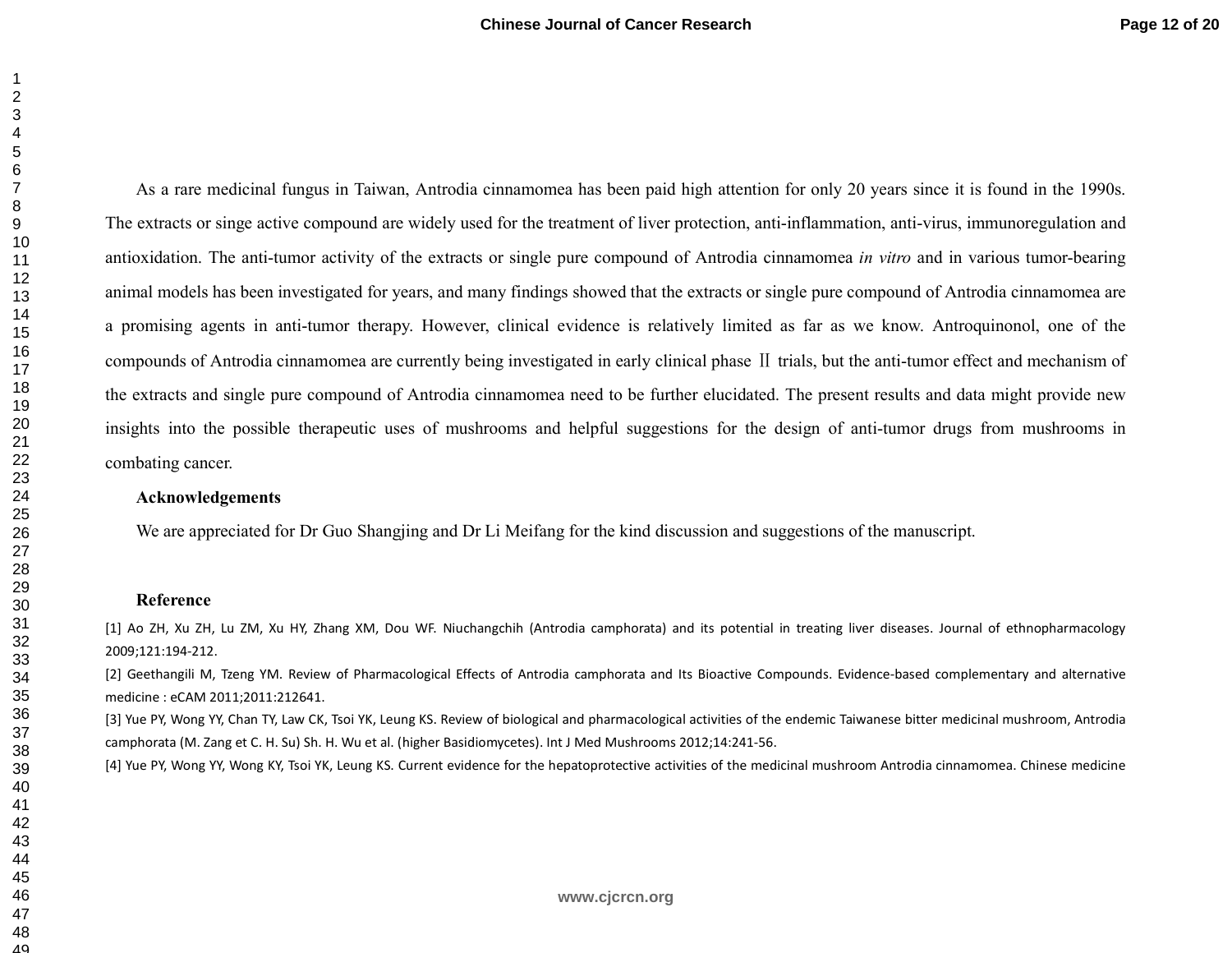| $\overline{c}$<br>3 |                                                                                                                                                                                                                                                       |
|---------------------|-------------------------------------------------------------------------------------------------------------------------------------------------------------------------------------------------------------------------------------------------------|
| 4                   |                                                                                                                                                                                                                                                       |
| 5<br>6              |                                                                                                                                                                                                                                                       |
| $\overline{7}$      | 2013;8:21.                                                                                                                                                                                                                                            |
| 8                   | [5] Lu MC, El-Shazly M, Wu TY, Du YC, Chang TT, Chen CF, et al. Recent research and development of Antrodia cinnamomea. Pharmacology & therapeutics 2013;139:124-56.                                                                                  |
| 9<br>10<br>11       | [6] Manson MM, Farmer PB, Gescher A, Steward WP. Innovative agents in cancer prevention. Recent results in cancer research Fortschritte der Krebsforschung Progres dans<br>les recherches sur le cancer 2005;166:257-75.                              |
| 12                  | [7] Yance DR, Jr., Sagar SM. Targeting angiogenesis with integrative cancer therapies. Integrative cancer therapies 2006;5:9-29.                                                                                                                      |
| 13<br>14            | [8] Liu JJ, Huang TS, Hsu ML, Chen CC, Lin WS, Lu FJ, et al. Antitumor effects of the partially purified polysaccharides from Antrodia camphorata and the mechanism of its<br>action. Toxicology and applied pharmacology 2004;201:186-93.            |
| 15<br>16<br>17      | [9] Hseu YC, Yang HL, Lai YC, Lin JG, Chen GW, Chang YH. Induction of apoptosis by Antrodia camphorata in human premyelocytic leukemia HL-60 cells. Nutr Cancer<br>2004;48:189-97.                                                                    |
| 18<br>19            | [10] Song TY, Hsu SL, Yeh CT, Yen GC. Mycelia from Antrodia camphorata in Submerged culture induce apoptosis of human hepatoma HepG2 cells possibly through<br>regulation of Fas pathway. Journal of agricultural and food chemistry 2005;53:5559-64. |
| 20<br>21<br>22      | [11] Song TY, Hsu SL, Yen GC. Induction of apoptosis in human hepatoma cells by mycelia of Antrodia camphorata in submerged culture. Journal of ethnopharmacology<br>2005;100:158-67.                                                                 |
| 23                  | [12] Chen SC, Lu MK, Cheng JJ, Wang DL. Antiangiogenic activities of polysaccharides isolated from medicinal fungi. FEMS microbiology letters 2005;249:247-54.                                                                                        |
| 24<br>25            | [13] Cheng JJ, Huang NK, Chang TT, Wang DL, Lu MK. Study for anti-angiogenic activities of polysaccharides isolated from Antrodia cinnamomea in endothelial cells. Life<br>sciences 2005;76:3029-42.                                                  |
| 26<br>27<br>28      | [14] Hsu YL, Kuo YC, Kuo PL, Ng LT, Kuo YH, Lin CC. Apoptotic effects of extract from Antrodia camphorata fruiting bodies in human hepatocellular carcinoma cell lines.<br>Cancer letters 2005;221:77-89.                                             |
|                     | [15] Meng FY CH, Du J, Li R. The antineoplastic property of Antrodia camphorata and its effect on the immune function of the tumor bearing mouse. Chin J Public Health<br>2005;21:1224-5.                                                             |
|                     | [16] Wu H, Pan CL, Yao YC, Chang SS, Li SL, Wu TF. Proteomic analysis of the effect of Antrodia camphorata extract on human lung cancer A549 cell. Proteomics<br>2006;6:826-35.                                                                       |
| 34                  | [17] Kuo PL, Hsu YL, Cho CY, Ng LT, Kuo YH, Lin CC. Apoptotic effects of Antrodia cinnamomea fruiting bodies extract are mediated through calcium and calpain-dependent                                                                               |
| 35<br>36            | pathways in Hep 3B cells. Food and chemical toxicology : an international journal published for the British Industrial Biological Research Association 2006;44:1316-26.                                                                               |
| 37                  | [18] Peng CC, Chen KC, Peng RY, Su CH, Hsieh-Li HM. Human urinary bladder cancer T24 cells are susceptible to the Antrodia camphorata extracts. Cancer letters                                                                                        |
| 38                  | 2006;243:109-19.                                                                                                                                                                                                                                      |
| 39                  |                                                                                                                                                                                                                                                       |
| 40<br>41            |                                                                                                                                                                                                                                                       |
| 42                  |                                                                                                                                                                                                                                                       |
| 43                  |                                                                                                                                                                                                                                                       |
| 44                  |                                                                                                                                                                                                                                                       |
| 45                  |                                                                                                                                                                                                                                                       |
| 46<br>47            | www.cjcrcn.org                                                                                                                                                                                                                                        |
|                     |                                                                                                                                                                                                                                                       |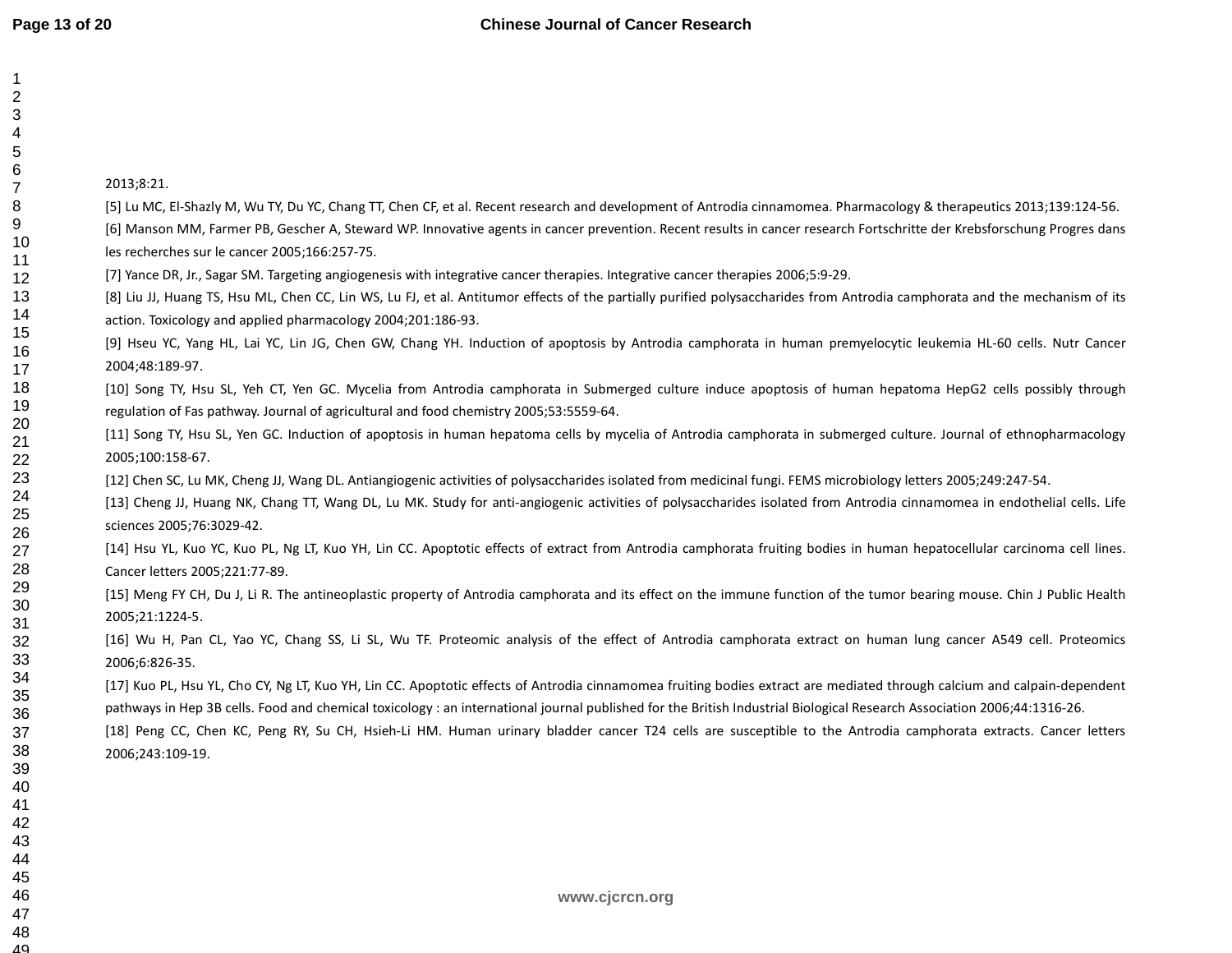> 4849

1

[19] Yang HL, Chen CS, Chang WH, Lu FJ, Lai YC, Chen CC, et al. Growth inhibition and induction of apoptosis in MCF-7 breast cancer cells by Antrodia camphorata. Cancer letters 2006;231:215-27.

[20] Rao YK, Fang SH, Tzeng YM. Evaluation of the anti-inflammatory and anti-proliferation tumoral cells activities of Antrodia camphorata, Cordyceps sinensis, and Cinnamomum osmophloeum bark extracts. Journal of ethnopharmacology 2007;114:78-85.

[21] Hseu YC, Chen SC, Tsai PC, Chen CS, Lu FJ, Chang NW, et al. Inhibition of cyclooxygenase-2 and induction of apoptosis in estrogen-nonresponsive breast cancer cells by Antrodia camphorata. Food and chemical toxicology : an international journal published for the British Industrial Biological Research Association 2007;45:1107-15.

[22] Chen KC, Peng CC, Peng RY, Su CH, Chiang HS, Yan JH, et al. Unique formosan mushroom Antrodia camphorata differentially inhibits androgen-responsive LNCaP and -independent PC-3 prostate cancer cells. Nutrition and cancer 2007;57:111-21.

[23] Peng CC, Chen KC, Peng RY, Chyau CC, Su CH, Hsieh-Li HM. Antrodia camphorata extract induces replicative senescence in superficial TCC, and inhibits the absolute migration capability in invasive bladder carcinoma cells. Journal of ethnopharmacology 2007;109:93-103.

[24] Hsu YL, Kuo PL, Cho CY, Ni WC, Tzeng TF, Ng LT, et al. Antrodia cinnamomea fruiting bodies extract suppresses the invasive potential of human liver cancer cell line PLC/PRF/5 through inhibition of nuclear factor kappaB pathway. Food and chemical toxicology : an international journal published for the British Industrial Biological Research Association 2007;45:1249-57.

[25] Ho CM, Huang CC, Huang CJ, Cheng JS, Chen IS, Tsai JY, et al. Effects of antrodia camphorata on viability, apoptosis, and [Ca2+]i in PC3 human prostate cancer cells. The Chinese journal of physiology 2008;51:78-84.

[26] Chang CY, Huang ZN, Yu HH, Chang LH, Li SL, Chen YP, et al. The adjuvant effects of Antrodia Camphorata extracts combined with anti-tumor agents on multidrug resistant human hepatoma cells. Journal of ethnopharmacology 2008;118:387-95.

[27] Hseu YC, Chen SC, Chen HC, Liao JW, Yang HL. Antrodia camphorata inhibits proliferation of human breast cancer cells in vitro and in vivo. Food and chemical toxicology : an international journal published for the British Industrial Biological Research Association 2008;46:2680-8.

[28] Lu MC, Du YC, Chuu JJ, Hwang SL, Hsieh PC, Hung CS, et al. Active extracts of wild fruiting bodies of Antrodia camphorata (EEAC) induce leukemia HL 60 cells apoptosis partially through histone hypoacetylation and synergistically promote anticancer effect of trichostatin A. Archives of toxicology 2009;83:121-9.

[29] Chen YY CH, Lee HY, Sheu F. Immunomodulatory and anti-tumor effects of oral administration with Antrodia cinnamomea fruiting bodies in BALB/c mice. . Taiwanese Journal of Agricultural Chemistry and Food Science 2008;46:87-95.

[30] Huang CC, Cheng HH, Wang JL, Cheng JS, Chai KL, Fang YC, et al. Effects of Antrodia camphorata extracts on the viability, apoptosis, [Ca2+]i, and MAPKs phosphorylation of OC2 human oral cancer cells. The Chinese journal of physiology 2009;52:128-35.

[31] Yeh CT, Rao YK, Yao CJ, Yeh CF, Li CH, Chuang SE, et al. Cytotoxic triterpenes from Antrodia camphorata and their mode of action in HT-29 human colon cancer cells.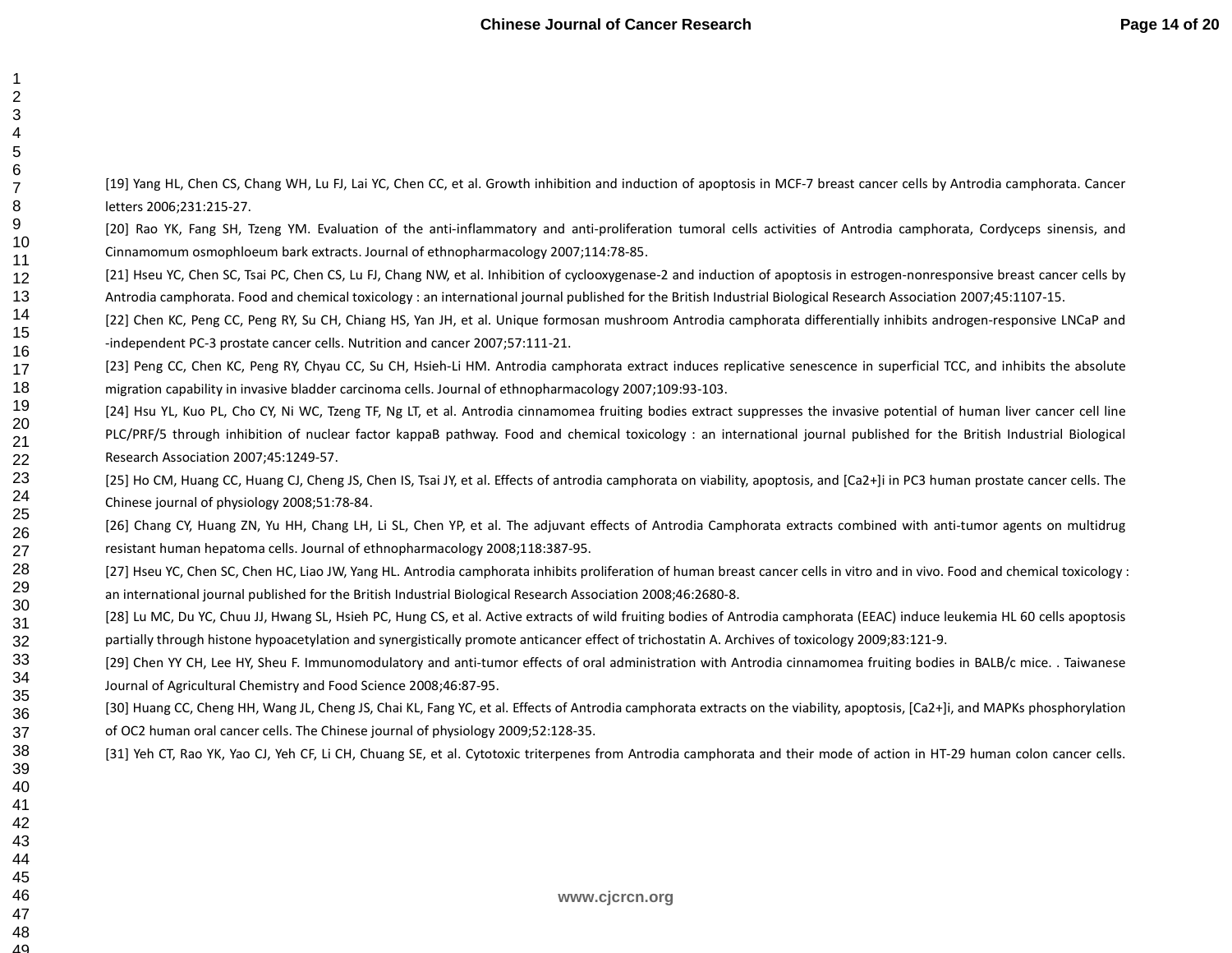| 1<br>$\overline{c}$ |                                                                                                                                                                              |
|---------------------|------------------------------------------------------------------------------------------------------------------------------------------------------------------------------|
| 3                   |                                                                                                                                                                              |
| 4                   |                                                                                                                                                                              |
| 5                   |                                                                                                                                                                              |
| 6                   | Cancer letters 2009;285:73-9.                                                                                                                                                |
| 7<br>8              |                                                                                                                                                                              |
| 9                   | [32] Li YH, Chung HC, Liu SL, Chao TH, Chen JC. A novel inhibitory effect of Antrodia camphorata extract on vascular smooth muscle cell migration and neointima formation    |
| 10                  | in mice. International heart journal 2009;50:207-20.                                                                                                                         |
| 11                  | [33] Huang CH, Chang CC, Lin CM, Wang ST, Wu MT, Li EI, et al. Promoting effect of Antrodia camphorata as an immunomodulating adjuvant on the antitumor efficacy of          |
| 12                  | HER-2/neu DNA vaccine. Cancer immunology, immunotherapy : CII 2010;59:1259-72.                                                                                               |
| 13                  | [34] Lin SY, Sheen LY, Chiang BH, Yang JS, Pan JH, Chang YH, et al. Dietary effect of Antrodia Camphorate extracts on immune responses in WEHI-3 leukemia BALB/c mice.       |
| 14<br>15            | Nutrition and cancer 2010;62:593-600.                                                                                                                                        |
| 16                  | [35] Hsieh YC, Rao YK, Wu CC, Huang CY, Geethangili M, Hsu SL, et al. Methyl antcinate A from Antrodia camphorata induces apoptosis in human liver cancer cells through      |
| 17                  | oxidant-mediated cofilin- and Bax-triggered mitochondrial pathway. Chemical research in toxicology 2010;23:1256-67.                                                          |
| 18                  | [36] Tsai WC, Rao YK, Lin SS, Chou MY, Shen YT, Wu CH, et al. Methylantcinate A induces tumor specific growth inhibition in oral cancer cells via Bax-mediated mitochondrial |
| 19<br>20            | apoptotic pathway. Bioorganic & medicinal chemistry letters 2010;20:6145-8.                                                                                                  |
| 21                  | [37] Chiang PC, Lin SC, Pan SL, Kuo CH, Tsai IL, Kuo MT, et al. Antroquinonol displays anticancer potential against human hepatocellular carcinoma cells: a crucial role of  |
| 22                  | AMPK and mTOR pathways. Biochemical pharmacology 2010;79:162-71.                                                                                                             |
| 23                  | [38] Lin YW, Pan JH, Liu RH, Kuo YH, Sheen LY, Chiang BH. The 4-acetylantroquinonol B isolated from mycelium of Antrodia cinnamomea inhibits proliferation of hepatoma       |
| 24                  | cells. Journal of the science of food and agriculture 2010;90:1739-44.                                                                                                       |
| 25<br>26            | [39] Chan YY, Chang CS, Chien LH, Wu TF. Apoptotic effects of a high performance liquid chromatography (HPLC) fraction of Antrodia camphorata mycelia are mediated by        |
| 27                  | down-regulation of the expressions of four tumor-related genes in human non-small cell lung carcinoma A549 cell. Journal of ethnopharmacology 2010;127:652-61.               |
| 28                  | [40] Yang HL, Kuo YH, Tsai CT, Huang YT, Chen SC, Chang HW, et al. Anti-metastatic activities of Antrodia camphorata against human breast cancer cells mediated through      |
| 29                  | suppression of the MAPK signaling pathway. Food and chemical toxicology : an international journal published for the British Industrial Biological Research Association      |
| 30<br>31            | 2011;49:290-8.                                                                                                                                                               |
| 32                  | [41] Chang CY, Cheng TJ, Chang FR, Wang HY, Kan WC, Li SL, et al. Macrophage mediated anti-proliferation effects of Anthodia camphorata non-polysaccharide based             |
| 33                  | extracts on human hepatoma cells. Bioscience, biotechnology, and biochemistry 2011;75:624-32.                                                                                |
| 34                  | [42] Kumar VB, Yuan TC, Liou JW, Yang CJ, Sung PJ, Weng CF. Antroquinonol inhibits NSCLC proliferation by altering PI3K/mTOR proteins and miRNA expression profiles.         |
| 35<br>36            | Mutation research 2011;707:42-52.                                                                                                                                            |
| 37                  | [43] Rao YK, Wu AT, Geethangili M, Huang MT, Chao WJ, Wu CH, et al. Identification of antrocin from Antrodia camphorata as a selective and novel class of small molecule     |
| 38                  | inhibitor of Akt/mTOR signaling in metastatic breast cancer MDA-MB-231 cells. Chemical research in toxicology 2011;24:238-45.                                                |
| 39                  |                                                                                                                                                                              |
| 40                  |                                                                                                                                                                              |
| 41<br>42            |                                                                                                                                                                              |
| 43                  |                                                                                                                                                                              |
| 44                  |                                                                                                                                                                              |
| 45                  |                                                                                                                                                                              |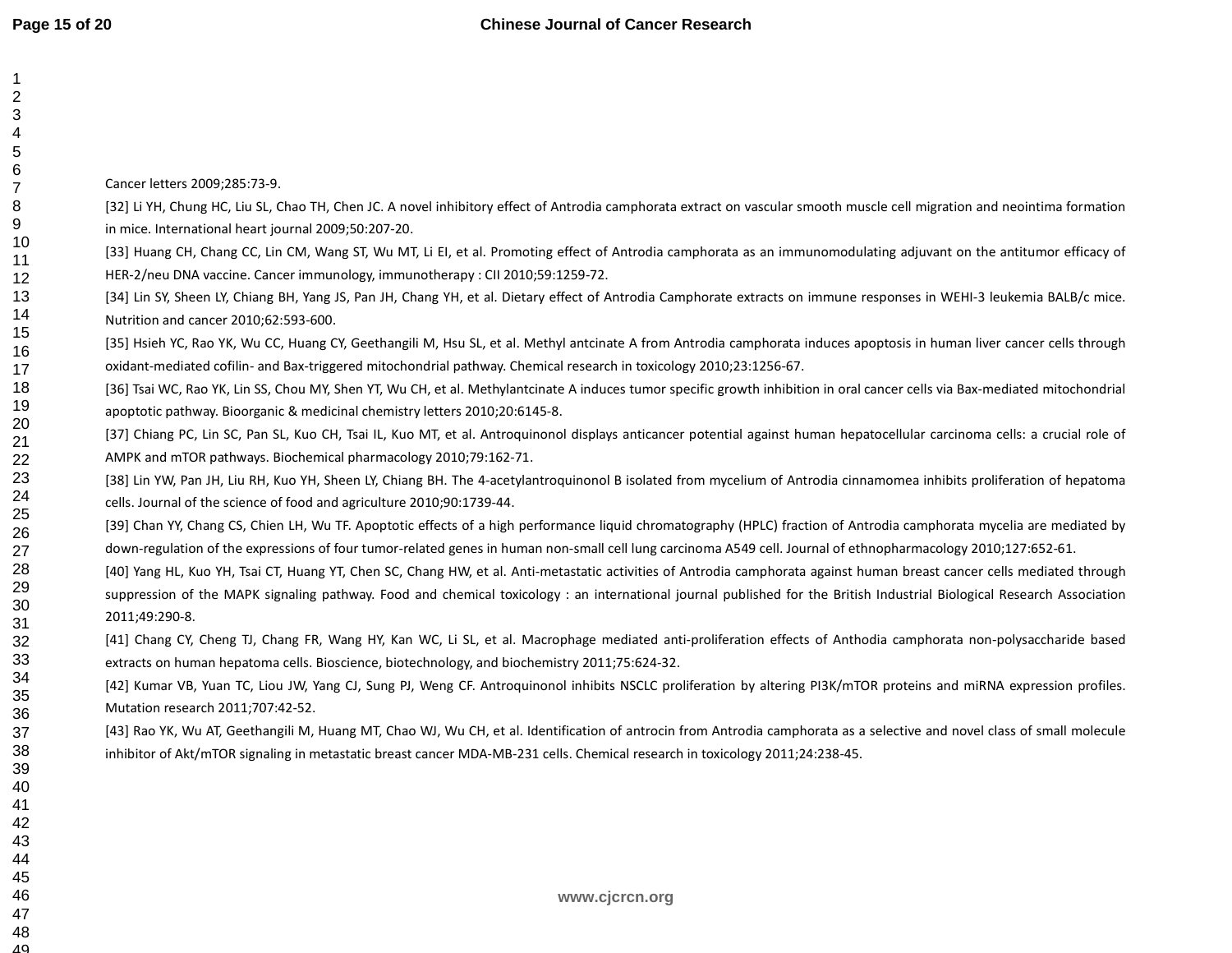49

[44] Lin YW, Chiang BH. 4-acetylantroquinonol B isolated from Antrodia cinnamomea arrests proliferation of human hepatocellular carcinoma HepG2 cell by affecting p53, p21 and p27 levels. Journal of agricultural and food chemistry 2011;59:8625-31.

[45] Lien HM, Kuo PT, Huang CL, Kao JY, Lin H, Yang DY, et al. Study of the Anti-Proliferative Activity of 5-Substituted 4,7-Dimethoxy-1,3-Benzodioxole Derivatives of SY-1 from Antrodia camphorata on Human COLO 205 Colon Cancer Cells. Evidence-based complementary and alternative medicine : eCAM 2011;2011:450529.

[46] Chiou JF, Wu AT, Wang WT, Kuo TH, Gelovani JG, Lin IH, et al. A Preclinical Evaluation of Antrodia camphorata Alcohol Extracts in the Treatment of Non-Small Cell Lung Cancer Using Non-Invasive Molecular Imaging. Evidence-based complementary and alternative medicine : eCAM 2011;2011:914561.

[47] Liu FS, Yang PY, Hu DN, Huang YW, Chen MJ. Antrodia camphorata induces apoptosis and enhances the cytotoxic effect of paclitaxel in human ovarian cancer cells. International journal of gynecological cancer : official journal of the International Gynecological Cancer Society 2011;21:1172-9.

[48] Chen LY, Sheu MT, Liu DZ, Liao CK, Ho HO, Kao WY, et al. Pretreatment with an ethanolic extract of Taiwanofungus camphoratus (Antrodia camphorata) enhances the cytotoxic effects of amphotericin B. Journal of agricultural and food chemistry 2011;59:11255-63.

[49] Hsieh YC, Rao YK, Whang-Peng J, Huang CY, Shyue SK, Hsu SL, et al. Antcin B and its ester derivative from Antrodia camphorata induce apoptosis in hepatocellular carcinoma cells involves enhancing oxidative stress coincident with activation of intrinsic and extrinsic apoptotic pathway. Journal of agricultural and food chemistry 2011;59:10943-54.

[50] Gokila Vani M, Kumar KJ, Liao JW, Chien SC, Mau JL, Chiang SS, et al. Antcin C from Antrodia cinnamomea Protects Liver Cells Against Free Radical-Induced Oxidative Stress and Apoptosis In Vitro and In Vivo through Nrf2-Dependent Mechanism. Evidence-based complementary and alternative medicine : eCAM 2013;2013:296082.

[51] Yu CC, Chiang PC, Lu PH, Kuo MT, Wen WC, Chen P, et al. Antroquinonol, a natural ubiquinone derivative, induces a cross talk between apoptosis, autophagy and senescence in human pancreatic carcinoma cells. The Journal of nutritional biochemistry 2012;23:900-7.

[52] Tu SH, Wu CH, Chen LC, Huang CS, Chang HW, Chang CH, et al. In vivo antitumor effects of 4,7-dimethoxy-5-methyl-1,3-benzodioxole isolated from the fruiting body of Antrodia camphorata through activation of the p53-mediated p27/Kip1 signaling pathway. Journal of agricultural and food chemistry 2012;60:3612-8.

[53] Su YC, Liu CT, Chu YL, Raghu R, Kuo YH, Sheen LY. Eburicoic Acid, an Active Triterpenoid from the Fruiting Bodies of Basswood Cultivated Antrodia cinnamomea, Induces ER Stress-Mediated Autophagy in Human Hepatoma Cells. Journal of traditional and complementary medicine 2012;2:312-22.

[54] Du YC, Wu TY, Chang FR, Lin WY, Hsu YM, Cheng FT, et al. Chemical profiling of the cytotoxic triterpenoid-concentrating fraction and characterization of ergostane stereo-isomer ingredients from Antrodia camphorata. Journal of pharmaceutical and biomedical analysis 2012;58:182-92.

[55] Wei PL, Tu SH, Lien HM, Chen LC, Chen CS, Wu CH, et al. The in vivo antitumor effects on human COLO 205 cancer cells of the 4,7-dimethoxy-5-(2-propen-1-yl)-1,3-benzodioxole (apiole) derivative of 5-substituted 4,7-dimethoxy-5-methyl-l,3-benzodioxole (SY-1) isolated from the fruiting body of Antrodia camphorate. Journal of cancer research and therapeutics 2012;8:532-6.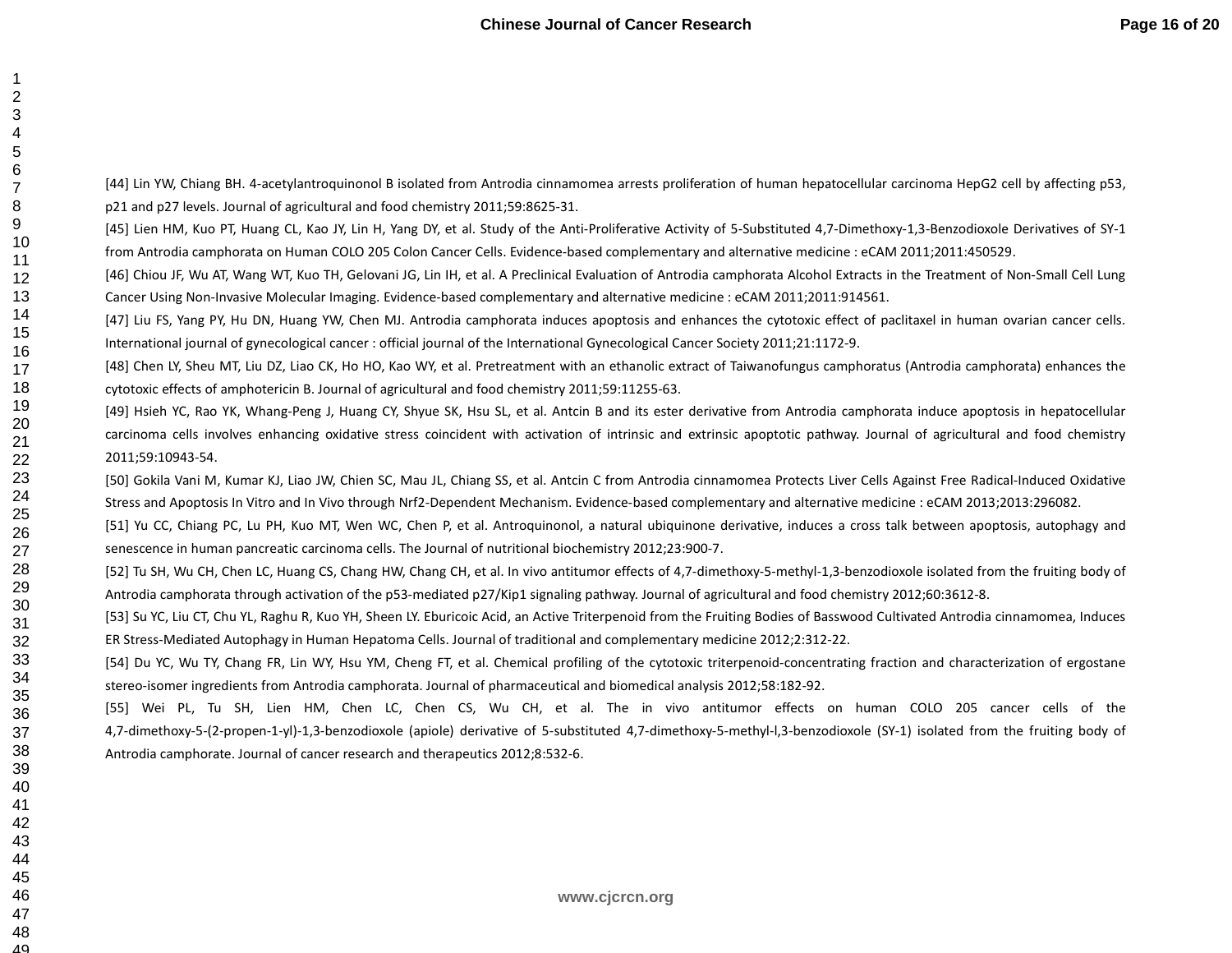[56] Peng CY, Fong PC, Yu CC, Tsai WC, Tzeng YM, Chang WW. Methyl Antcinate A suppresses the population of cancer stem-like cells in MCF7 human breast cancer cell line. Molecules (Basel, Switzerland) 2013;18:2539-48. [57] Liu YM, Liu YK, Lan KL, Lee YW, Tsai TH, Chen YJ. Medicinal Fungus Antrodia cinnamomea Inhibits Growth and Cancer Stem Cell Characteristics of Hepatocellular Carcinoma. Evidence-based complementary and alternative medicine : eCAM 2013;2013:569737. [58] Liu FC, Lai MT, Chen YY, Lin WH, Chang SJ, Sheu MJ, et al. Elucidating the inhibitory mechanisms of the ethanolic extract of the fruiting body of the mushroom Antrodia cinnamomea on the proliferation and migration of murine leukemia WEHI-3 cells and their tumorigenicity in a BALB/c allograft tumor model. Phytomedicine : international journal of phytotherapy and phytopharmacology 2013;20:874-82. [59] Yang PY, Hu DN, Liu FS. Cytotoxic effect and induction of apoptosis in human cervical cancer cells by Antrodia camphorata. The American journal of Chinese medicine 2013;41:1169-80. [60] Chang CW, Chen CC, Wu MJ, Chen YS, Chen CC, Sheu SJ, et al. Active Component of Antrodia cinnamomea Mycelia Targeting Head and Neck Cancer Initiating Cells through Exaggerated Autophagic Cell Death. Evidence-based complementary and alternative medicine : eCAM 2013;2013:946451. [61] Yeh CT, Huang WC, Rao YK, Ye M, Lee WH, Wang LS, et al. A sesquiterpene lactone antrocin from Antrodia camphorata negatively modulates JAK2/STAT3 signaling via microRNA let-7c and induces apoptosis in lung cancer cells. Carcinogenesis 2013;34:2918-28. [62] Chen LY, Sheu MT, Liao CK, Tsai FC, Kao WY, Su CH. Taiwanofungus camphoratus (Syn Antrodia camphorata) extract and amphotericin B exert adjuvant effects via mitochondrial apoptotic pathway. Integrative cancer therapies 2013;12:153-64. [63] Park DK, Lim YH, Park HJ. Antrodia camphorata grown on germinated brown rice inhibits HT-29 human colon carcinoma proliferation through inducing G0/G1 phase arrest and apoptosis by targeting the beta-catenin signaling. Journal of medicinal food 2013;16:681-91. [64] Chen YJ, Thang MW, Chan YT, Huang YF, Ma N, Yu AL, et al. Global assessment of Antrodia cinnamomea-induced microRNA alterations in hepatocarcinoma cells. PloS one 2013;8:e82751. [65] Park HJ. CARI III inhibits tumor growth in a melanoma-bearing mouse model through induction of G0/G1 cell cycle arrest. Molecules (Basel, Switzerland) 2014;19:14383-95. [66] Wang SC, Lee TH, Hsu CH, Chang YJ, Chang MS, Wang YC, et al. Antroquinonol D, isolated from Antrodia camphorata, with DNA demethylation and anticancer potential. Journal of agricultural and food chemistry 2014;62:5625-35. [67] Yang HL, Kumar KJ, Kuo YT, Chang HC, Liao JW, Hsu LS, et al. Antrodia camphorata induces G(1) cell-cycle arrest in human premyelocytic leukemia (HL-60) cells and suppresses tumor growth in athymic nude mice. Food & function 2014;5:2278-88. [68] Ho CL, Wang JL, Lee CC, Cheng HY, Wen WC, Cheng HH, et al. Antroquinonol blocks Ras and Rho signaling via the inhibition of protein isoprenyltransferase activity in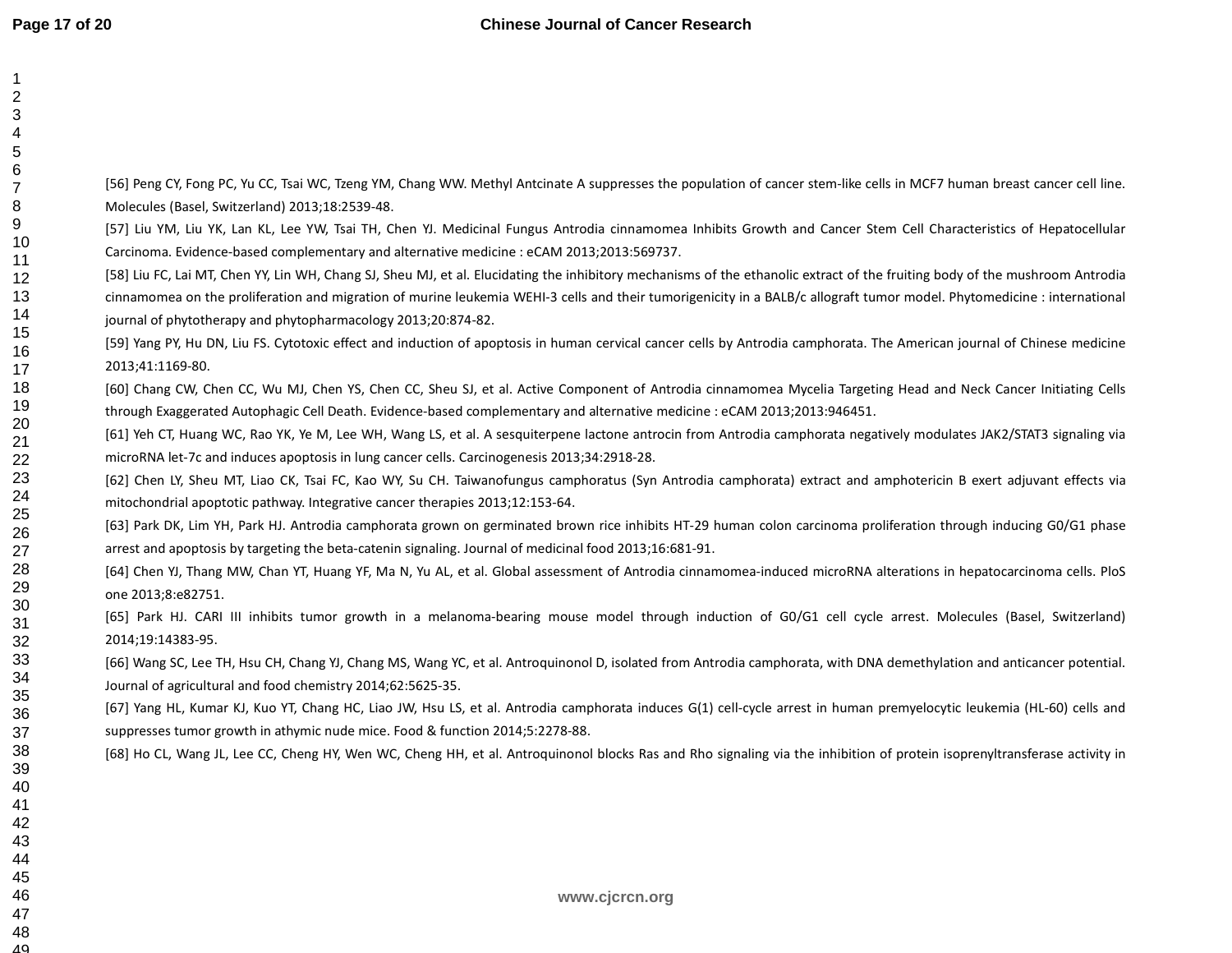cancer cells. Biomedicine & pharmacotherapy = Biomedecine & pharmacotherapie 2014;68:1007-14.

[69] Lee CI, Wu CC, Hsieh SL, Lee CL, Chang YP, Chang CC, et al. Anticancer effects on human pancreatic cancer cells of triterpenoids, polysaccharides and 1,3-beta-D-glucan derived from the fruiting body of Antrodia camphorata. Food & function 2014;5:3224-32.

[70] Chung CH, Yeh SC, Chen CJ, Lee KT. Coenzyme Q0 from Antrodia cinnamomea in Submerged Cultures Induces Reactive Oxygen Species-Mediated Apoptosis in A549 Human Lung Cancer Cells. Evidence-based complementary and alternative medicine : eCAM 2014;2014:246748.

[71] Chang C, Huang T, Lin K, Hsu C, Chang W, Wang S, et al. 4-Acetylantroquinonol B Suppresses Tumor Growth and Metastasis of Hepatoma Cells via Blockade of Translation-Dependent Signaling Pathway and VEGF Production. Journal of agricultural and food chemistry 2014.

[72] Athar M, Back JH, Kopelovich L, Bickers DR, Kim AL. Multiple molecular targets of resveratrol: Anti-carcinogenic mechanisms. Arch Biochem Biophys 2009;486:95-102.

[73] Seitz SJ, Schleithoff ES, Koch A, Schuster A, Teufel A, Staib F, et al. Chemotherapy-induced apoptosis in hepatocellular carcinoma involves the p53 family and is mediated via the extrinsic and the intrinsic pathway. International journal of cancer Journal international du cancer 2010;126:2049-66.

[74] Fullar A, Kovalszky I, Bitsche M, Romani A, Schartinger VH, Sprinzl GM, et al. Tumor cell and carcinoma-associated fibroblast interaction regulates matrix metalloproteinases and their inhibitors in oral squamous cell carcinoma. Experimental cell research 2012;318:1517-27.

[75] Weng CJ, Yen GC. Flavonoids, a ubiquitous dietary phenolic subclass, exert extensive in vitro anti-invasive and in vivo anti-metastatic activities. Cancer metastasis reviews 2012;31:323-51.

[76] Folkman J, Shing Y. Angiogenesis. J Biol Chem 1992;267:10931-4.

[77] Takeuchi S, Wang W, Li Q, Yamada T, Kita K, Donev IS, et al. Dual inhibition of Met kinase and angiogenesis to overcome HGF-induced EGFR-TKI resistance in EGFR mutant lung cancer. The American journal of pathology 2012;181:1034-43.

[78] Gafton B, Porumb V, Ungurianu S, Marinca MV, Cocea C, Croitoru A, et al. Hepatocellular carcinoma: insights in the biological treatment beyond sorafenib. Journal of BUON : official journal of the Balkan Union of Oncology 2014;19:858-66.

[79] Yang SS, Wang GJ, Wang SY, Lin YY, Kuo YH, Lee TH. New constituents with iNOS inhibitory activity from mycelium of Antrodia camphorata. Planta Med 2009;75:512-6.

[80] Makrilia N, Lappa T, Xyla V, Nikolaidis I, Syrigos K. The role of angiogenesis in solid tumours: an overview. European journal of internal medicine 2009;20:663-71.

[81] Kilarski WW, Bikfalvi A. Recent developments in tumor angiogenesis. Current pharmaceutical biotechnology 2007;8:3-9.

[82] Gupta SC, Sundaram C, Reuter S, Aggarwal BB. Inhibiting NF-kappaB activation by small molecules as a therapeutic strategy. Biochimica et biophysica acta 2010;1799:775-87.

[83] Shaulian E, Karin M. AP-1 as a regulator of cell life and death. Nature cell biology 2002;4:E131-6.

## **Abbreviations**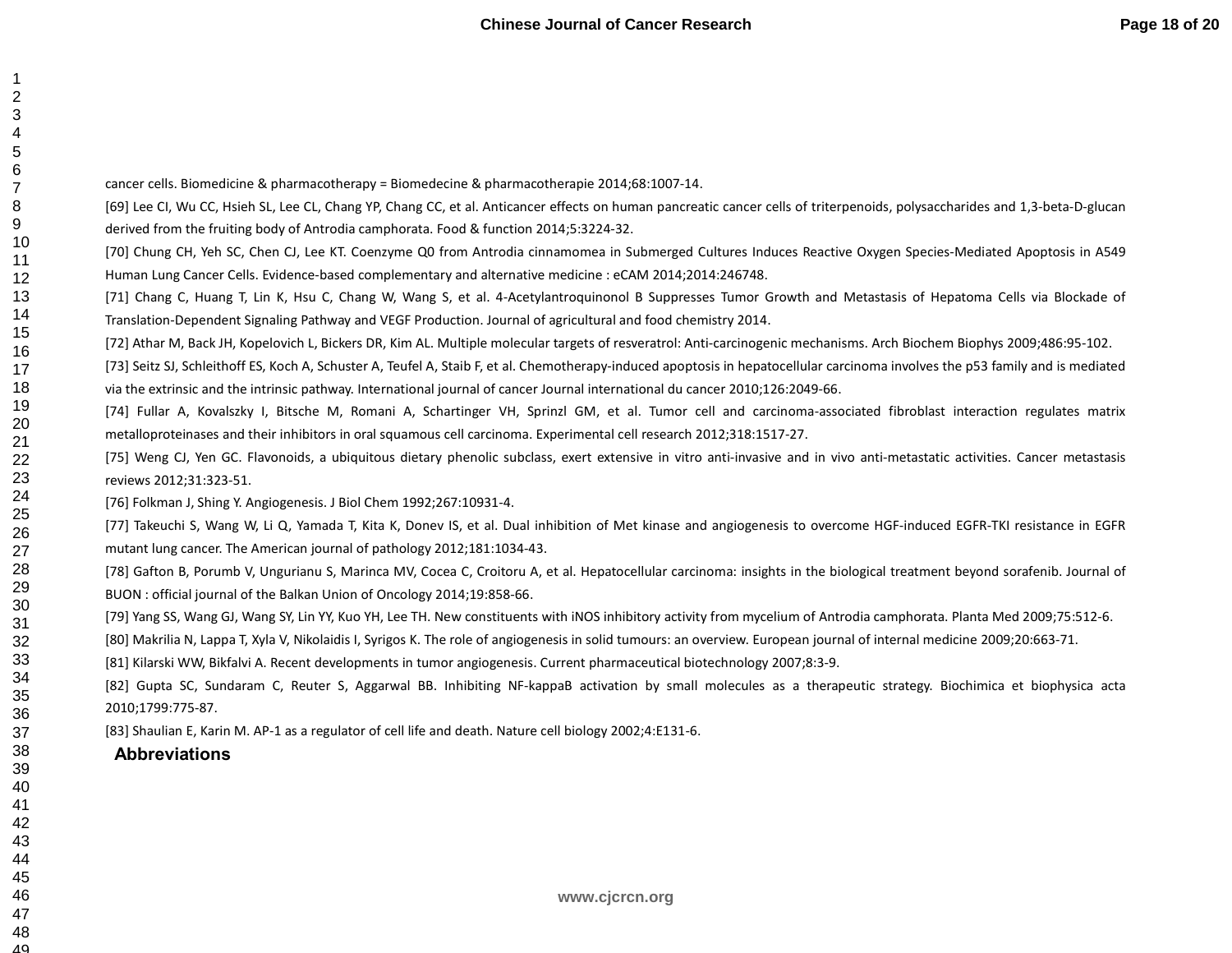**Akt1:** v-Akt murine thymoma viral oncogene homolog-1; **AMPK:** AMP-activated protein kinase; **AP-1:** activator protein 1; **BAK:** Bcl2 antagonist/killer; **BAX:** Bcl2 associated X protein; **BID:** BH3 interacting domain death agonist; **Bcl2:** B-cell CLL/lymphoma-2; **Bcl2-xL:** BCL2-like 1 isoform 1; **CDK:** cyclin dependent kinase; **Chk1/2:** checkpoint kinase1/2; **COX:** cyclooxygenase; **EAC:** ethylacetate extract from Anrodia cinnamomea fruiting bodies; **EC:** endothelial cell; **ERK1/2:** extracellular signal-regulated kinase 1/2; **HIF-1**α**:** hypoxia inducible factor-1 alpha; **IFN-**γ**:** interferon-gama; **Jak2:** Janus kinase 2; **JNK:** c-Jun NH2-terminal kinases; **MAPKs:**  mitogen activated protein kinases; **MDR1:** multidrug resistance; **MEM:** methanol extract of mycelia of Antrodia cinnamomea; **MMP1:** matrix metalloproteinase-1; **mTOR:**

mammalian target of rapamycin; **NF-**κ**B:** Nuclear factor kappa B; **PI3K:** phosphoinositide-3-kinase; **PTEN:** phosphatase and tensin homolog deleted on chromosome-10;

**PUMA:** p53-upregulated modulator of apoptosis; **Rip1:** the kinases receptor-interacting protein 1; **Rb:** retinoblastoma protein; **ROS:** reactive oxygen species; **STAT3:**signal transduction and activator of transcription 3; **TIMP:** tissue inhibitor of matrix metalloproteinase; **TNF-** α**:** tumor nerosis factor- alpha; **VEGF:** vascular endothelial growth factor;